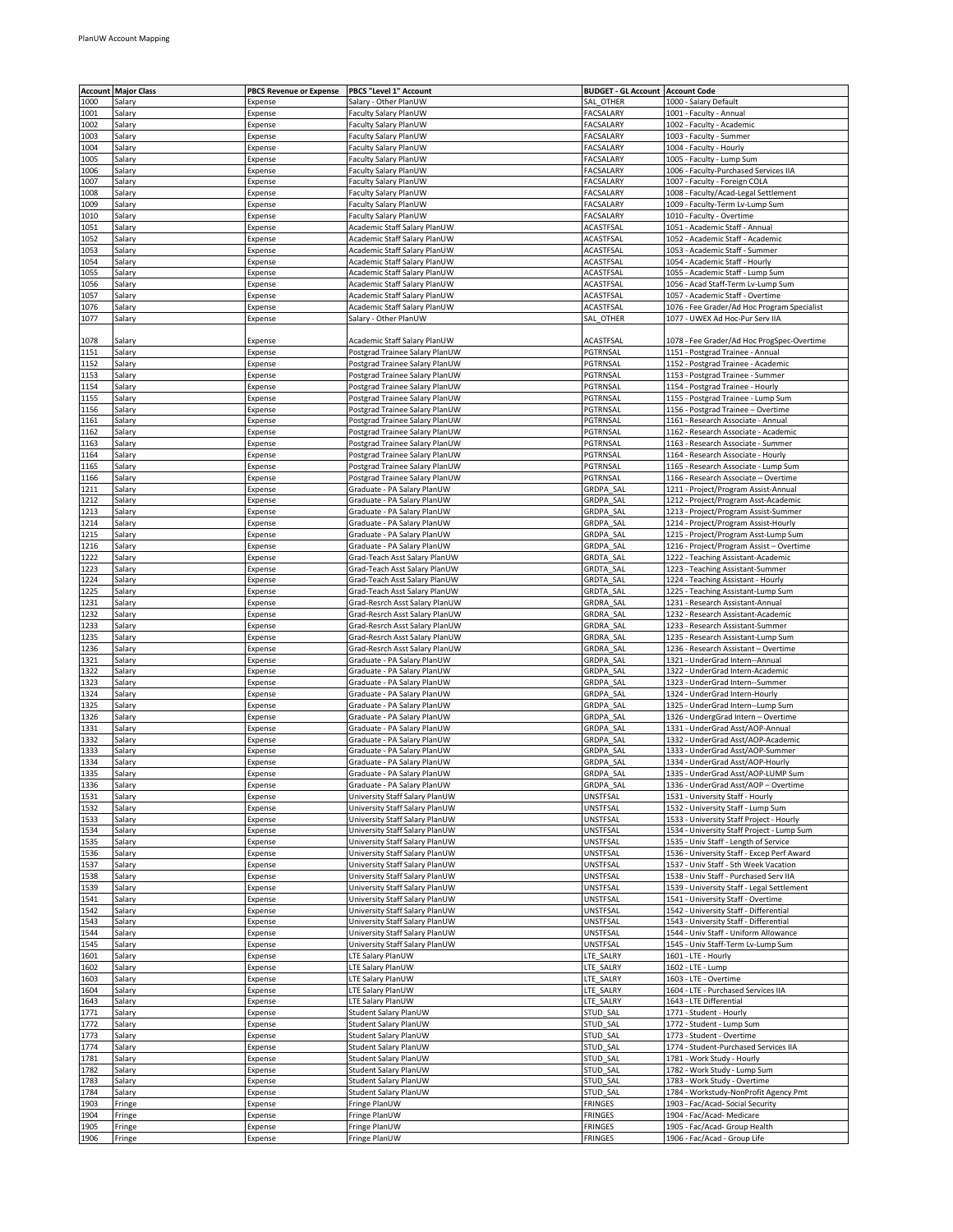| Account      | <b>Major Class</b> | <b>PBCS Revenue or Expense</b> | PBCS "Level 1" Account                                     | <b>BUDGET - GL Account</b>       | <b>Account Code</b>                                                              |
|--------------|--------------------|--------------------------------|------------------------------------------------------------|----------------------------------|----------------------------------------------------------------------------------|
| 1907         | Fringe             | Expense                        | Fringe PlanUW                                              | <b>FRINGES</b>                   | 1907 - Fac/Acad - Retirement                                                     |
| 1908         | Fringe             | Expense                        | Fringe PlanUW                                              | <b>FRINGES</b>                   | 1908 - Fac/Acad - Income Continuation                                            |
| 1909         | Fringe             | Expense                        | Fringe PlanUW                                              | FRINGES                          | 1909 - Fac/Acad- NonSal Legal Settle                                             |
| 1910         | Fringe             | Expense                        | Fringe PlanUW                                              | FRINGES                          | 1910 - Medicare - ER                                                             |
| 1912         | Fringe             | Expense                        | Fringe PlanUW                                              | <b>FRINGES</b>                   | 1912 - Fac/Acad - Early Retirement                                               |
| 1913         | Fringe             | Expense                        | Fringe PlanUW                                              | <b>FRINGES</b>                   | 1913 - Fac/Acad - Unemployment Comp                                              |
| 1914         | Fringe             | Expense                        | Fringe PlanUW                                              | <b>FRINGES</b>                   | 1914 - Fac/Acad-Supl Sick Leave Conv                                             |
| 1915         | Fringe             | Expense                        | Fringe PlanUW                                              | FRINGES                          | 1915 - Social Security - ER                                                      |
| 1916         | Fringe             | Expense                        | Fringe PlanUW                                              | <b>FRINGES</b>                   | 1916 - Federal Appointment Life                                                  |
|              |                    |                                |                                                            |                                  |                                                                                  |
| 1919         | Fringe             | Expense                        | Fringe PlanUW                                              | <b>FRINGES</b>                   | 1919 - Federal Appointment - Thrift Retirement                                   |
| 1920         | Fringe             | Expense                        | Fringe PlanUW                                              | <b>FRINGES</b>                   | 1920 - Fac/Acad - Fed Appt - FICA                                                |
| 1921<br>1922 | Fringe<br>Fringe   | Expense<br>Expense             | Fringe PlanUW<br>Fringe PlanUW                             | <b>FRINGES</b><br><b>FRINGES</b> | 1921 - Group Health Insurance - ER<br>1922 - Fac/Acad - Health Ins Opt Out       |
| 1923         | Fringe             | Expense                        | Fringe PlanUW                                              | FRINGES                          | 1923 - Employer High Deductible HSA                                              |
| 1924         | Fringe             | Expense                        | Fringe PlanUW                                              | <b>FRINGES</b>                   | 1924 - Fac/Acad-Fed Appt-Retirement                                              |
| 1925         | Fringe             | Expense                        | Fringe PlanUW                                              | FRINGES                          | 1925 - Group Life Insurance - ER                                                 |
| 1929         | Fringe             | Expense                        | Fringe PlanUW                                              | <b>FRINGES</b>                   | 1929 - Grad Asst - Social Security                                               |
| 1930         | Fringe             | Expense                        | Fringe PlanUW                                              | FRINGES                          | 1930 - Grad Asst - Medicare                                                      |
| 1931         | Fringe             | Expense                        | Fringe PlanUW                                              | <b>FRINGES</b>                   | 1931 - Ad Hoc - Health Ins Opt Out                                               |
| 1932         | Fringe             | Expense                        | Fringe PlanUW                                              | <b>FRINGES</b>                   | 1932 - Grad Asst - Group Health                                                  |
| 1933         | Fringe             | Expense                        | Fringe PlanUW                                              | FRINGES                          | 1933 - Post Grad - Group Health                                                  |
| 1934         | Fringe             | Expense                        | Fringe PlanUW                                              | <b>FRINGES</b>                   | 1934 - Res/Fellow - Group Health                                                 |
| 1935         | Fringe             | Expense                        | Fringe PlanUW                                              | FRINGES                          | 1935 - Fac/Acad - Generic Fringes                                                |
| 1938         | Fringe             | Expense                        | Fringe PlanUW                                              | <b>FRINGES</b>                   | 1938 - University Staff - Social Security                                        |
| 1939<br>1940 | Fringe             | Expense                        | Fringe PlanUW<br>Fringe PlanUW                             | FRINGES<br><b>FRINGES</b>        | 1939 - University Staff - Medicare<br>1940 - University Staff - Group Health     |
| 1941         | Fringe<br>Fringe   | Expense<br>Expense             | Fringe PlanUW                                              | FRINGES                          | 1941 - University Staff - Group Life                                             |
| 1942         | Fringe             | Expense                        | Fringe PlanUW                                              | <b>FRINGES</b>                   | 1942 - University Staff - Retirement                                             |
| 1943         | Fringe             | Expense                        | Fringe PlanUW                                              | <b>FRINGES</b>                   | 1943 - Univ Staff - Income Continuation                                          |
| 1944         | Fringe             | Expense                        | Fringe PlanUW                                              | FRINGES                          | 1944 - Univ Staff -NonSal Legal Settlement                                       |
| 1945         | Fringe             | Expense                        | Fringe PlanUW                                              | <b>FRINGES</b>                   | 1945 - Univ Staff - Health Ins Opt Out                                           |
| 1950         | Fringe             | Expense                        | Fringe PlanUW                                              | <b>FRINGES</b>                   | 1950 - University Staff - Early Retirement                                       |
| 1951         | Fringe             | Expense                        | Fringe PlanUW                                              | <b>FRINGES</b>                   | 1951 - Univ Staff - Unemployment Comp                                            |
| 1952         | Fringe             | Expense                        | Fringe PlanUW                                              | <b>FRINGES</b>                   | 1952 - Univ Staff -Supl Sick Leave Convert                                       |
| 1953         | Fringe             | Expense                        | Fringe PlanUW                                              | <b>FRINGES</b>                   | 1953 - University Staff - Fed Appt - FICA                                        |
| 1954         | Fringe             | Expense                        | Fringe PlanUW                                              | <b>FRINGES</b>                   | 1954 - LTE - Social Security                                                     |
| 1955         | Fringe             | Expense                        | Fringe PlanUW                                              | <b>FRINGES</b>                   | 1955 - LTE - Medicare                                                            |
| 1956         | Fringe             | Expense                        | Fringe PlanUW                                              | <b>FRINGES</b>                   | 1956 - LTE - Group Health                                                        |
| 1957         | Fringe             | Expense                        | Fringe PlanUW                                              | FRINGES                          | 1957 - LTE - Retirement                                                          |
| 1958         | Fringe             | Expense                        | Fringe PlanUW                                              | <b>FRINGES</b>                   | 1958 - LTE - Health Ins Opt Out                                                  |
| 1968         | Fringe             | Expense                        | Fringe PlanUW                                              | <b>FRINGES</b>                   | 1968 - LTE-Unemployment Comp                                                     |
| 1969<br>1970 | Fringe             | Expense<br>Expense             | Fringe PlanUW<br>Fringe PlanUW                             | <b>FRINGES</b><br><b>FRINGES</b> | 1969 - Student - Social Security<br>1970 - Retirement Prior Service Cost - DOA   |
| 1973         | Fringe<br>Fringe   | Expense                        | Fringe PlanUW                                              | FRINGES                          | 1973 - Student - Medicare                                                        |
| 1974         | Fringe             | Expense                        | Fringe PlanUW                                              | <b>FRINGES</b>                   | 1974 - University Staff - Generic Fringes                                        |
| 1975         | Fringe             | Expense                        | Fringe PlanUW                                              | <b>FRINGES</b>                   | 1975 - Academic-Fringe-Gift/Fed Trf                                              |
| 1976         | Fringe             | Expense                        | Fringe PlanUW                                              | <b>FRINGES</b>                   | 1976 - Post/Doc-Fringe-Gift/Fed Trf                                              |
| 1977         | Fringe             | Expense                        | Fringe PlanUW                                              | FRINGES                          | 1977 - Res Assoc-Fringe-Allocated Trf                                            |
| 1978         | Fringe             | Expense                        | Fringe PlanUW                                              | <b>FRINGES</b>                   | 1978 - Grad Asst-Fringe-Allocated Trf                                            |
| 1979         | Fringe             | Expense                        | Fringe PlanUW                                              | FRINGES                          | 1979 - Univ Staff - Fringe-Gift/Fed Trf                                          |
| 1983         | Fringe             | Expense                        | Fringe PlanUW                                              | <b>FRINGES</b>                   | 1983 - LTE-Fringe-Gift/Fed Trf                                                   |
| 1984         | Fringe             | Expense                        | Fringe PlanUW                                              | <b>FRINGES</b>                   | 1984 - Student-Fringe-Gift/Fed Trf                                               |
| 1986         | Fringe             | Expense                        | Fringe PlanUW                                              | FRINGES                          | 1986 - Academic-Fringe Pur Serv IIA                                              |
| 1987         | Fringe             | Expense                        | Fringe PlanUW                                              | <b>FRINGES</b>                   | 1987 - Univ Staff - Fringe Pur Serv IIA                                          |
| 1993         | Fringe             | Expense                        | Fringe PlanUW                                              | <b>FRINGES</b>                   | 1993 - UWEX-Ad Hoc Fringes                                                       |
| 1995<br>1997 | Fringe             | Expense<br>Expense             | Fringe PlanUW<br>Fringe PlanUW                             | <b>FRINGES</b><br><b>FRINGES</b> | 1995 - COBRA Payments<br>1997 - ERA Admin Cost                                   |
| 1998         | Fringe<br>Fringe   | Expense                        | Fringe PlanUW                                              | FRINGES                          | 1998 - HSA Administrative Fees                                                   |
| 2100         | S&E                | Expense                        | Travel/Train/Recruit PlanUW                                | TRVLTRNRE                        | 2100 - Travel-Employee-In State Bus                                              |
| 2101         | S&E                | Expense                        | Travel/Train/Recruit PlanUW                                | TRVLTRNRE                        | 2101 - Travel Empl Reportable Meals                                              |
|              |                    |                                |                                                            |                                  | 2105 - Travel-Recruiting (Employee In-State-                                     |
| 2105         | S&E                | Expense                        | Travel/Train/Recruit PlanUW                                | TRVLTRNRE                        | Business)                                                                        |
| 2115         | S&E                | Expense                        | Travel/Train/Recruit PlanUW                                | TRVLTRNRE                        | 2115 - Travel-Employee-In State-Conf                                             |
| 2120         | S&E                | Expense                        | Travel/Train/Recruit PlanUW                                | TRVLTRNRE                        | 2120 - Travel-Employee-Out State-Bus                                             |
|              |                    |                                |                                                            |                                  | 2125 - Travel-Recruiting (Employee Out-of-State                                  |
| 2125         | S&E                | Expense                        | Travel/Train/Recruit PlanUW                                | TRVLTRNRE                        | Business)                                                                        |
| 2126         | S&E                | Expense                        | Travel/Train/Recruit PlanUW                                | TRVLTRNRE                        | 2126 - Travel-Employee-Foreign Bus                                               |
| 2127         | S&E                | Expense                        | Travel/Train/Recruit PlanUW                                | TRVLTRNRE                        | 2127 - Travel-Employee-Foreign Conf                                              |
| 2130<br>2140 | S&E<br>S&E         | Expense<br>Expense             | Travel/Train/Recruit PlanUW<br>Travel/Train/Recruit PlanUW | TRVLTRNRE<br>TRVLTRNRE           | 2130 - Travel-Employee-Out State-Conf<br>2140 - Travel-Fleet Charges-Vehicles    |
| 2145         | S&E                | Expense                        | Travel/Train/Recruit PlanUW                                | TRVLTRNRE                        | 2145 - Travel-Fleet Charges-Aircraft                                             |
| 2146         | S&E                | Expense                        | Travel/Train/Recruit PlanUW                                | TRVLTRNRE                        | 2146 - Mvng/Temp Ldg Emp-Taxable                                                 |
| 2147         | S&E                | Expense                        | Travel/Train/Recruit PlanUW                                | TRVLTRNRE                        | 2147 - Moving Exp Emp-Non Taxable                                                |
| 2161         | S&E                | Expense                        | Travel/Train/Recruit PlanUW                                | TRVLTRNRE                        | 2161 - Travel-Job Applicant                                                      |
| 2162         | S&E                | Expense                        | Travel/Train/Recruit PlanUW                                | TRVLTRNRE                        | 2162 - Travel-NonEmpl, Student, Job App                                          |
| 2163         | S&E                | Expense                        | Travel/Train/Recruit PlanUW                                | TRVLTRNRE                        | 2163 - Travel-Recruiting (Non-employee)                                          |
| 2164         | S&E                | Expense                        | Travel/Train/Recruit PlanUW                                | TRVLTRNRE                        | 2164 - Travel-Team Travel                                                        |
| 2165         | S&E                | Expense                        | Travel/Train/Recruit PlanUW                                | TRVLTRNRE                        | 2165 - Travel-Board Members                                                      |
| 2166         | S&E                | Expense                        | Travel/Train/Recruit PlanUW                                | TRVLTRNRE                        | 2166 - Airline Tickets                                                           |
| 2167         | S&E                | Expense                        | Travel/Train/Recruit PlanUW                                | TRVLTRNRE                        | 2167 - Travel - Student Travel                                                   |
| 2168         | S&E                | Expense                        | Travel/Train/Recruit PlanUW                                | TRVLTRNRE                        | 2168 - Travel - Study Tours                                                      |
| 2169         | S&E                | Expense                        | Travel/Train/Recruit PlanUW                                | TRVLTRNRE                        | 2169 - Travel - Consultant/Speaker/Guest                                         |
| 2170         | S&E                | Expense                        | Travel/Train/Recruit PlanUW                                | TRVLTRNRE                        | 2170 - P-Card Travel - Default                                                   |
| 2180         | S&E                | Expense                        | Travel/Train/Recruit PlanUW                                | TRVLTRNRE                        | 2180 - Tuition-Training-Develop - Career                                         |
| 2181<br>2184 | S&E<br>S&E         | Expense                        | Travel/Train/Recruit PlanUW<br>Travel/Train/Recruit PlanUW | TRVLTRNRE<br>TRVLTRNRE           | 2181 - Training & Devlop Career Grad                                             |
| 2200         | S&E                | Expense<br>Expense             | Services PlanUW                                            | <b>SERVICES</b>                  | 2184 - Training & Development-Job Related<br>2200 - Telecomm-Blanket Encumbrance |
| 2201         | S&E                | Expense                        | Services PlanUW                                            | <b>SERVICES</b>                  | 2201 - Telecomm Services-Centrex                                                 |
| 2210         | S&E                | Expense                        | Services PlanUW                                            | <b>SERVICES</b>                  | 2210 - Telephone Service-NonSTS Tolls                                            |
| 2230         | S&E                | Expense                        | Services PlanUW                                            | <b>SERVICES</b>                  | 2230 - Telephone Service-Install, etc                                            |
| 2240         | S&E                | Expense                        | Services PlanUW                                            | SERVICES                         | 2240 - Telephone Service-STS                                                     |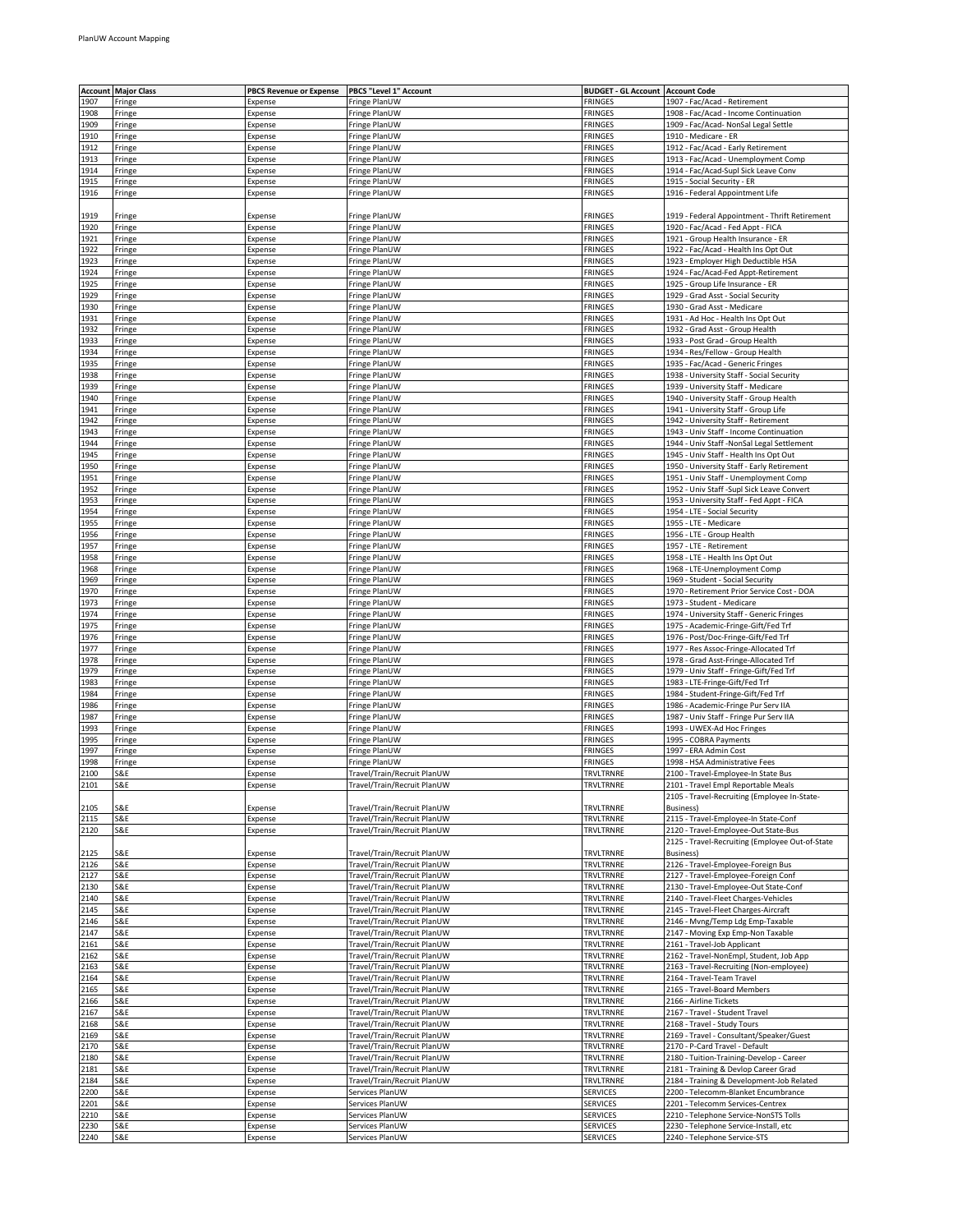|              | <b>Account Major Class</b>                | <b>PBCS Revenue or Expense</b> | PBCS "Level 1" Account                                     | <b>BUDGET - GL Account   Account Code</b> |                                                                                        |
|--------------|-------------------------------------------|--------------------------------|------------------------------------------------------------|-------------------------------------------|----------------------------------------------------------------------------------------|
| 2250         | S&E                                       | Expense                        | Services PlanUW                                            | <b>SERVICES</b>                           | 2250 - Telephone-STS Access, etc                                                       |
| 2260         | S&E                                       | Expense                        | Services PlanUW                                            | SERVICES                                  | 2260 - Communication-Miscellaneous                                                     |
| 2270         | S&E                                       | Expense                        | Services PlanUW                                            | <b>SERVICES</b>                           | 2270 - Cellular Service                                                                |
| 2271         | S&E                                       | Expense                        | Services PlanUW                                            | <b>SERVICES</b>                           | 2271 - Cellular Equipment                                                              |
| 2300<br>2305 | S&E<br>S&E                                | Expense                        | Misc Expense PlanUW<br>Misc Expense PlanUW                 | <b>MISCEXPNS</b><br><b>MISCEXPNS</b>      | 2300 - Rental of Land<br>2305 - Lease of Land                                          |
| 2310         | S&E                                       | Expense<br>Expense             | Misc Expense PlanUW                                        | <b>MISCEXPNS</b>                          | 2310 - Rental of Space-UW/State Owned                                                  |
| 2320         | S&E                                       | Expense                        | Misc Expense PlanUW                                        | <b>MISCEXPNS</b>                          | 2320 - Rental of Space                                                                 |
| 2325         | S&E                                       | Expense                        | Misc Expense PlanUW                                        | <b>MISCEXPNS</b>                          | 2325 - Lease of Space                                                                  |
| 2330         | S&E                                       | Expense                        | Misc Expense PlanUW                                        | MISCEXPNS                                 | 2330 - Rental of DP Equip                                                              |
| 2335         | S&E                                       | Expense                        | Misc Expense PlanUW                                        | <b>MISCEXPNS</b>                          | 2335 - Lease of DP Equip                                                               |
| 2340         | S&E                                       | Expense                        | Misc Expense PlanUW                                        | <b>MISCEXPNS</b>                          | 2340 - Rental of Vehicles-Dealership                                                   |
| 2345         | S&E                                       | Expense                        | Misc Expense PlanUW                                        | <b>MISCEXPNS</b>                          | 2345 - Lease of Vehicle-Dealership                                                     |
| 2350<br>2355 | S&E<br>S&E                                | Expense<br>Expense             | Misc Expense PlanUW<br>Misc Expense PlanUW                 | MISCEXPNS<br><b>MISCEXPNS</b>             | 2350 - Rental of Aircraft<br>2355 - Lease of Aircraft                                  |
| 2360         | S&E                                       | Expense                        | Misc Expense PlanUW                                        | <b>MISCEXPNS</b>                          | 2360 - Rental of Other Equip                                                           |
| !370         | 5&E                                       | Expense                        | Misc Expense PlanUW                                        | MISCEXPNS                                 | 2370 - Lease of Equipment                                                              |
| 2400         | S&E                                       | Expense                        | Maint & Repairs PlanUW                                     | MAINT_RPR                                 | 2400 - Maintenance & Repairs-Grounds                                                   |
| 2410         | S&E                                       | Expense                        | Maint & Repairs PlanUW                                     | MAINT_RPR                                 | 2410 - Leasehold Repairs & Maint                                                       |
| 2420         | S&E                                       | Expense                        | Maint & Repairs PlanUW                                     | MAINT_RPR                                 | 2420 - Maintenance & Repair-Structure                                                  |
| 2460         | S&E                                       | Expense                        | Maint & Repairs PlanUW                                     | MAINT_RPR                                 | 2460 - Maintenance & Repair- DP Equip                                                  |
| 2470         | S&E                                       | Expense                        | Maint & Repairs PlanUW                                     | MAINT_RPR                                 | 2470 - Maintenance & Repair-Vehicles                                                   |
| 2480<br>2500 | S&E<br>S&E                                | Expense<br>Expense             | Maint & Repairs PlanUW<br>Utilities PlanUW                 | MAINT RPR<br>UTILITIES                    | 2480 - Maintenance & Repair-Other<br>2500 - Electricity-Central                        |
| 2501         | S&E                                       | Expense                        | Utilities PlanUW                                           | UTILITIES                                 | 2501 - Green Energy Surcharge                                                          |
| 2510         | S&E                                       | Expense                        | Utilities PlanUW                                           | UTILITIES                                 | 2510 - Gas-Central                                                                     |
| 2520         | S&E                                       | Expense                        | Utilities PlanUW                                           | UTILITIES                                 | 2520 - Heating-Steam, Hot Water or Air                                                 |
| 2540         | S&E                                       | Expense                        | Utilities PlanUW                                           | UTILITIES                                 | 2540 - Water & Sewage Service                                                          |
| 2541         | S&E                                       | Expense                        | Utilities PlanUW                                           | UTILITIES                                 | 2541 - Sewage Service                                                                  |
| 2550         | S&E                                       | Expense                        | Utilities PlanUW                                           | UTILITIES                                 | 2550 - Coal                                                                            |
| 2560         | S&E                                       | Expense                        | Utilities PlanUW                                           | UTILITIES                                 | 2560 - Fuel Oil-Heating-Central                                                        |
| 2565<br>2600 | S&E<br>S&E                                | Expense<br>Expense             | Utilities PlanUW<br>Services PlanUW                        | UTILITIES<br>SERVICES                     | 2565 - Heating Fuels-Other<br>2600 - DP Services-State & Univ Dept                     |
| 2610         | S&E                                       | Expense                        | Services PlanUW                                            | <b>SERVICES</b>                           | 2610 - DP Services - Outside Source                                                    |
| 2620         | S&E                                       | Expense                        | Services PlanUW                                            | <b>SERVICES</b>                           | 2620 - Services - Professional                                                         |
| 2621         | S&E                                       | Expense                        | Services PlanUW                                            | <b>SERVICES</b>                           | 2621 - Services - Consultants                                                          |
| 2622         | S&E                                       | Expense                        | Services PlanUW                                            | SERVICES                                  | 2622 - Collection Agency Fees                                                          |
| 2623         | S&E                                       | Expense                        | Services PlanUW                                            | <b>SERVICES</b>                           | 2623 - Services - Miscellaneous                                                        |
| 2624         | S&E                                       | Expense                        | Services PlanUW                                            | <b>SERVICES</b>                           | 2624 - Services - Police and Security                                                  |
| 2625         | S&E                                       | Expense                        | Services PlanUW                                            | <b>SERVICES</b>                           | 2625 - Services - Guarantees                                                           |
| 2626         | S&E                                       | Expense                        | Services PlanUW                                            | <b>SERVICES</b>                           | 2626 - Services - Athletic Officials                                                   |
| 2627<br>2628 | S&E<br>S&E                                | Expense<br>Expense             | Services PlanUW<br>Services PlanUW                         | SERVICES<br><b>SERVICES</b>               | 2627 - Background Checks<br>2628 - Professional Design Services                        |
| 2630         | S&E                                       | Expense                        | Services PlanUW                                            | <b>SERVICES</b>                           | 2630 - Medical Services                                                                |
| 2635         | S&E                                       | Expense                        | Services PlanUW                                            | <b>SERVICES</b>                           | 2635 - Hospital Patient Cost                                                           |
| 2637         | S&E                                       | Expense                        | Services PlanUW                                            | SERVICES                                  | 2637 - Research Subjects                                                               |
| 2638         | S&E                                       | Expense                        | Services PlanUW                                            | <b>SERVICES</b>                           | 2638 - Study Abroad                                                                    |
| 2650         | S&E                                       | Expense                        | Services PlanUW                                            | <b>SERVICES</b>                           | 2650 - Services - Internal                                                             |
| 2670         | S&E                                       | Expense                        | Services PlanUW                                            | <b>SERVICES</b>                           | 2670 - Printing & Duplicating-State                                                    |
| 2675         | S&E                                       | Expense                        | Services PlanUW                                            | <b>SERVICES</b>                           | 2675 - Printing & Duplicating-NonStat                                                  |
| 2680<br>2690 | S&E<br>S&E                                | Expense<br>Expense             | Services PlanUW<br>Misc Expense PlanUW                     | SERVICES<br><b>MISCEXPNS</b>              | 2680 - Serv-Housekeeping & Janitorial<br>2690 - Interchange Agreements                 |
| 2710         | Aid to Individuals & Organizations        | Expense                        | Fellows & Scholars PlanUW                                  | FELOSCHOL                                 | 2710 - Fellow/Schol/Trn-Annual                                                         |
| 2712         | Aid to Individuals & Organizations        | Expense                        | Fellows & Scholars PlanUW                                  | FELOSCHOL                                 | 2712 - Vilas Pensioners                                                                |
| 2714         | Aid to Individuals & Organizations        | Expense                        | Fellows & Scholars PlanUW                                  | <b>FELOSCHOL</b>                          | 2714 - Fellow/Schol/Trn-Academic                                                       |
| 2716         | Aid to Individuals & Organizations        | Expense                        | Fellows & Scholars PlanUW                                  | FELOSCHOL                                 | 2716 - Fellow/Schol/Trn-Summer                                                         |
| 2720         | Aid to Individuals & Organizations        | Expense                        | Fellows & Scholars PlanUW                                  | FELOSCHOL                                 | 2720 - Post Fellow/Schol/Trn-Annual                                                    |
| 2724         | Aid to Individuals & Organizations        | Expense                        | Fellows & Scholars PlanUW                                  | FELOSCHOL                                 | 2724 - Post Fellow/Schol/Trn-Academic                                                  |
| 2726<br>2727 | Aid to Individuals & Organizations        | Expense                        | Fellows & Scholars PlanUW                                  | <b>FELOSCHOL</b>                          | 2726 - Post Fellow/Schol/Trn-Sum                                                       |
| 2800         | Aid to Individuals & Organizations<br>S&E | Expense<br>Expense             | Fellows & Scholars PlanUW<br>Travel/Train/Recruit PlanUW   | FELOSCHOL<br>TRVLTRNRE                    | 2727 - Post Fellow/Schol/Trn-Overtime<br>2800 - Transportation Airfare - In State      |
| 2801         | S&E                                       | Expense                        | Travel/Train/Recruit PlanUW                                | TRVLTRNRE                                 | 2801 - Transportation Airfare-Out of State                                             |
| 2802         | S&E                                       | Expense                        | Travel/Train/Recruit PlanUW                                | TRVLTRNRE                                 | 2802 - Transportation Airfare - Foreign                                                |
| 2810         | S&E                                       | Expense                        | Travel/Train/Recruit PlanUW                                | TRVLTRNRE                                 | 2810 - Gas-Vehicle Rental/Fleet - In State                                             |
| 2811         | S&E                                       | Expense                        | Travel/Train/Recruit PlanUW                                | TRVLTRNRE                                 | 2811 - Gas-Vehicle Rental/Fleet-OutofState                                             |
| 2812         | S&E                                       | Expense                        | Travel/Train/Recruit PlanUW                                | TRVLTRNRE                                 | 2812 - Gas-Vehicle Rental/Fleet - Foreign                                              |
| 2820         | S&E                                       | Expense                        | Travel/Train/Recruit PlanUW                                | TRVLTRNRE                                 | 2820 - Transportation - Other - In State                                               |
| 2821<br>2822 | S&E<br>S&E                                | Expense<br>Expense             | Travel/Train/Recruit PlanUW<br>Travel/Train/Recruit PlanUW | TRVLTRNRE<br>TRVLTRNRE                    | 2821 - Transportation-Other - Out of State<br>2822 - Transportation - Other - Foreign  |
| 2830         | S&E                                       | Expense                        | Travel/Train/Recruit PlanUW                                | TRVLTRNRE                                 | 2830 - Mileage - In State                                                              |
| 2831         | S&E                                       | Expense                        | Travel/Train/Recruit PlanUW                                | TRVLTRNRE                                 | 2831 - Mileage - Out of State                                                          |
| 2832         | S&E                                       | Expense                        | Travel/Train/Recruit PlanUW                                | <b>TRVLTRNRE</b>                          | 2832 - Mileage - Foreign                                                               |
| 2840         | S&E                                       | Expense                        | Travel/Train/Recruit PlanUW                                | TRVLTRNRE                                 | 2840 - Registration Fees - In State                                                    |
| 2841         | S&E                                       | Expense                        | Travel/Train/Recruit PlanUW                                | TRVLTRNRE                                 | 2841 - Registration Fees-Out of State                                                  |
| 2842         | S&E                                       | Expense                        | Travel/Train/Recruit PlanUW                                | TRVLTRNRE                                 | 2842 - Registration Fees - Foreign                                                     |
| 2850         | S&E                                       | Expense                        | Travel/Train/Recruit PlanUW                                | TRVLTRNRE                                 | 2850 - Lodging - In State                                                              |
| 2851         | S&E                                       | Expense                        | Travel/Train/Recruit PlanUW                                | TRVLTRNRE                                 | 2851 - Lodging - Out of State                                                          |
| 2852<br>2860 | S&E<br>S&E                                | Expense<br>Expense             | Travel/Train/Recruit PlanUW<br>Travel/Train/Recruit PlanUW | TRVLTRNRE<br>TRVLTRNRE                    | 2852 - Lodging - Foreign<br>2860 - Meals/MI&E Per Diem - In State                      |
| 2861         | S&E                                       | Expense                        | Travel/Train/Recruit PlanUW                                | TRVLTRNRE                                 | 2861 - Meals/MI&E Per Diem - Out of State                                              |
| 2862         | S&E                                       | Expense                        | Travel/Train/Recruit PlanUW                                | TRVLTRNRE                                 | 2862 - Meals/MI&E Per Diem - Foreign                                                   |
| 2863         | S&E                                       | Expense                        | Travel/Train/Recruit PlanUW                                | TRVLTRNRE                                 | 2863 - Day Trip Meal (Taxable) - In State                                              |
| 2864         | S&E                                       | Expense                        | Travel/Train/Recruit PlanUW                                | TRVLTRNRE                                 | 2864 - Day Trip Meal (Taxable)-OutofState                                              |
| 2870         | S&E                                       | Expense                        | Travel/Train/Recruit PlanUW                                | TRVLTRNRE                                 | 2870 - Travel - Miscellaneous - In State                                               |
| 2871         | S&E                                       | Expense                        | Travel/Train/Recruit PlanUW                                | TRVLTRNRE                                 | 2871 - Travel-Miscellaneous - Out of State                                             |
| 2872         | S&E                                       | Expense                        | Travel/Train/Recruit PlanUW                                | TRVLTRNRE                                 | 2872 - Travel - Miscellaneous - Foreign                                                |
| 2880         | S&E                                       | Expense                        | Travel/Train/Recruit PlanUW                                | TRVLTRNRE                                 | 2880 - Relocation-Direct Costs-In State                                                |
| 2881<br>2883 | S&E<br>S&E                                | Expense<br>Expense             | Travel/Train/Recruit PlanUW<br>Travel/Train/Recruit PlanUW | TRVLTRNRE<br>TRVLTRNRE                    | 2881 - Relocation-Direct Cost-Out of State<br>2883 - Relocation-Temp Lodging (Taxable) |
| 2884         | S&E                                       | Expense                        | Travel/Train/Recruit PlanUW                                | TRVLTRNRE                                 | 2884 - Relocation - Stipend                                                            |
| 2890         | S&E                                       | Expense                        | Travel/Train/Recruit PlanUW                                | TRVLTRNRE                                 | 2890 - Event - In State                                                                |
| 2891         | <b>S&amp;E</b>                            | Expense                        | Travel/Train/Recruit PlanUW                                | TRVLTRNRE                                 | 2891 - Event - Out of State                                                            |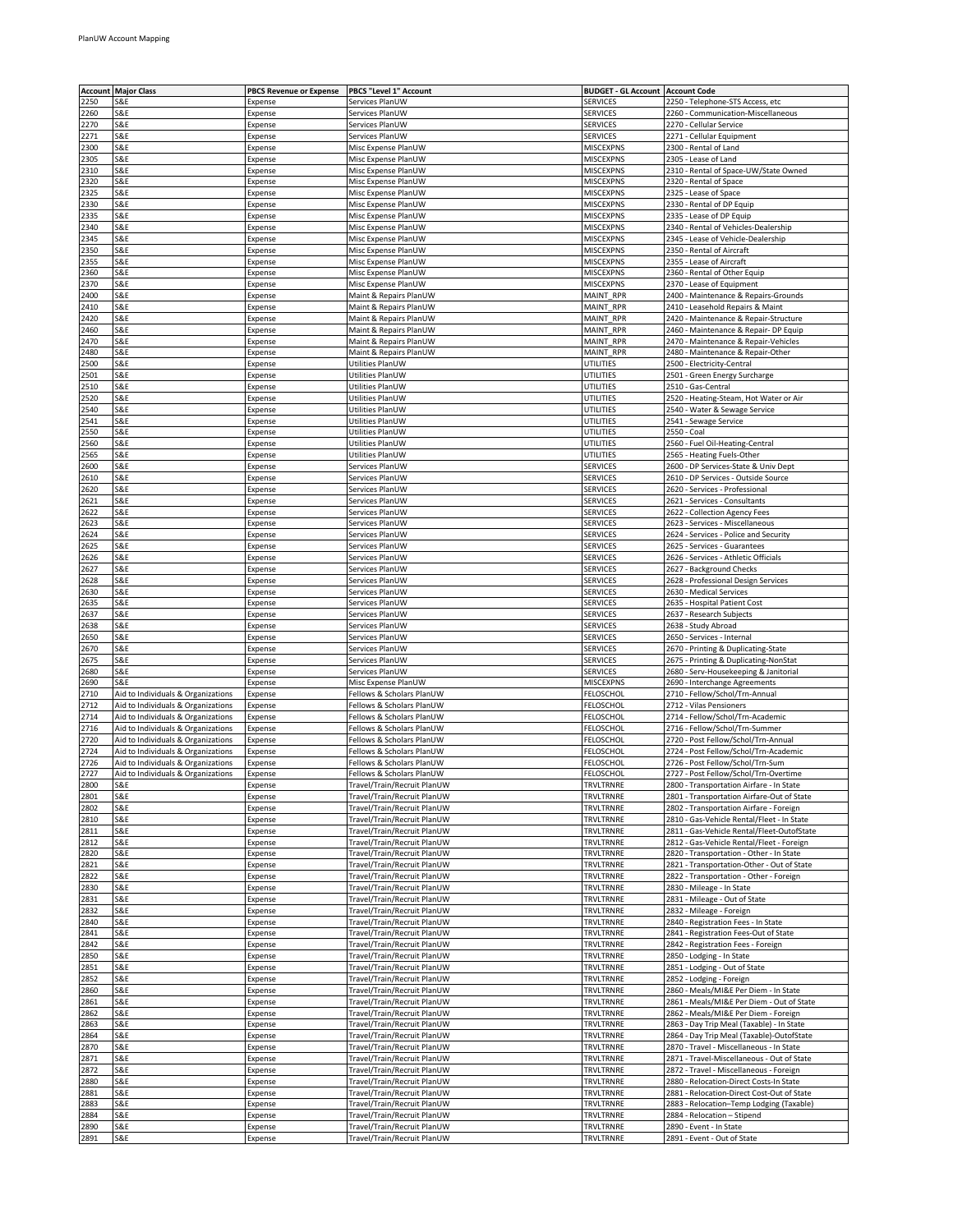|      | <b>Account Major Class</b> | <b>PBCS Revenue or Expense</b> | PBCS "Level 1" Account      | <b>BUDGET - GL Account   Account Code</b> |                                                    |
|------|----------------------------|--------------------------------|-----------------------------|-------------------------------------------|----------------------------------------------------|
| 2892 | S&E                        | Expense                        | Travel/Train/Recruit PlanUW | TRVLTRNRE                                 | 2892 - Event - Foreign                             |
|      |                            |                                |                             |                                           |                                                    |
| 2893 | S&E                        | Expense                        | Travel/Train/Recruit PlanUW | TRVLTRNRE                                 | 2893 - Event - Catering                            |
| 2894 | S&E                        | Expense                        | Travel/Train/Recruit PlanUW | TRVLTRNRE                                 | 2894 - Event - Audio Visual (AV) Equipment         |
| 2895 | S&E                        | Expense                        | Travel/Train/Recruit PlanUW | TRVLTRNRE                                 | 2895 - Event - Meeting Space                       |
| 2896 | S&E                        | Expense                        | Travel/Train/Recruit PlanUW | TRVLTRNRE                                 | 2896 - Travel Agency Service Fees                  |
| 2899 | S&E                        | Expense                        | Travel/Train/Recruit PlanUW | TRVLTRNRE                                 | 2899 - Travel - Reduction                          |
| 3100 | S&E                        | Expense                        | Supplies PlanUW             | <b>SUPPLIES</b>                           | 3100 - Supplies                                    |
| 3101 | S&E                        | Expense                        | Supplies PlanUW             | <b>SUPPLIES</b>                           | 3101 - Misc. Purchases/Supplies                    |
| 3102 | S&E                        | Expense                        | Supplies PlanUW             | <b>SUPPLIES</b>                           | 3102 - Supplies - Drafting and Photographic        |
|      |                            |                                |                             |                                           |                                                    |
| 3103 | S&E                        | Expense                        | Supplies PlanUW             | <b>SUPPLIES</b>                           | 3103 - Supplies - Experimental Animals             |
|      |                            |                                |                             |                                           | 3104 - Supplies - Classroom, Medical and           |
| 3104 | S&E                        | Expense                        | Supplies PlanUW             | <b>SUPPLIES</b>                           | Recreational                                       |
| 3105 | S&E                        | Expense                        | Supplies PlanUW             | <b>SUPPLIES</b>                           | 3105 - Supplies - Laboratory                       |
|      |                            |                                |                             |                                           |                                                    |
| 3106 | S&E                        | Expense                        | Supplies PlanUW             | <b>SUPPLIES</b>                           | 3106 - Supplies - Ground, Agricultural, and Animal |
| 3110 | S&E                        | Expense                        | Supplies PlanUW             | <b>SUPPLIES</b>                           | 3110 - Supplies-Drugs & Medical                    |
| 3111 | S&E                        | Expense                        | Supplies PlanUW             | <b>SUPPLIES</b>                           | 3111 - Eye Exam for Safety Glasses                 |
| 3120 | S&E                        | Expense                        | Supplies PlanUW             | <b>SUPPLIES</b>                           | 3120 - Supplies-Maint/Operational                  |
| 3130 | S&E                        | Expense                        | Supplies PlanUW             | <b>SUPPLIES</b>                           | 3130 - Supplies-Vehicles                           |
|      | S&E                        |                                |                             |                                           |                                                    |
| 3140 |                            | Expense                        | Supplies PlanUW             | <b>SUPPLIES</b>                           | 3140 - Fuel for Vehicles                           |
| 3150 | S&E                        | Expense                        | Misc Expense PlanUW         | MISCEXPNS                                 | 3150 - Software Purchases                          |
| 3151 | S&E                        | Expense                        | Misc Expense PlanUW         | MISCEXPNS                                 | 3151 - Software Maintenance Payments               |
| 3165 | S&E                        | Expense                        | Services PlanUW             | SERVICES                                  | 3165 - Food & Food Service Contracts               |
|      |                            |                                |                             |                                           | 3194 - Computers and Related Peripherals - Not     |
| 3194 | S&E                        | Expense                        | Misc Expense PlanUW         | MISCEXPNS                                 | Capitalized                                        |
| 3195 | S&E                        | Expense                        | Supplies PlanUW             | <b>SUPPLIES</b>                           | 3195 - Equip & Furnit - Not Capitalized            |
| 3420 | S&E                        | Expense                        | Misc Expense PlanUW         | MISCEXPNS                                 | 3420 - Insurance-Property                          |
| 3425 | S&E                        | Expense                        | Misc Expense PlanUW         | MISCEXPNS                                 | 3425 - Insurance-Liability (State)                 |
| 3430 | S&E                        | Expense                        | Misc Expense PlanUW         | <b>MISCEXPNS</b>                          | 3430 - Insurance-Worker's Comp                     |
|      |                            |                                |                             |                                           |                                                    |
| 3435 | S&E                        | Expense                        | Misc Expense PlanUW         | MISCEXPNS                                 | 3435 - Insurance-Fidelity&Surety Bond              |
| 3440 | S&E                        | Expense                        | Misc Expense PlanUW         | <b>MISCEXPNS</b>                          | 3440 - Insurance-Other                             |
| 3700 | S&E                        | Expense                        | Misc Expense PlanUW         | <b>MISCEXPNS</b>                          | 3700 - Postage                                     |
| 3702 | S&E                        | Expense                        | Misc Expense PlanUW         | <b>MISCEXPNS</b>                          | 3702 - S&E - Default Clearing Account              |
| 3710 | S&E                        | Expense                        | Misc Expense PlanUW         | MISCEXPNS                                 | 3710 - Freight                                     |
| 3720 | S&E                        | Expense                        | Misc Expense PlanUW         | <b>MISCEXPNS</b>                          | 3720 - Subscriptions                               |
| 3730 | S&E                        | Expense                        | Misc Expense PlanUW         | <b>MISCEXPNS</b>                          | 3730 - Memberships                                 |
| 3740 | S&E                        | Expense                        | Misc Expense PlanUW         | MISCEXPNS                                 | 3740 - Advertising & Notices                       |
|      |                            |                                |                             | <b>MISCEXPNS</b>                          | 3750 - Prizes & Awards                             |
| 3750 | S&E                        | Expense                        | Misc Expense PlanUW         |                                           |                                                    |
| 3760 | S&E                        | Expense                        | Misc Expense PlanUW         | MISCEXPNS                                 | 3760 - Claims Awards                               |
| 3770 | S&E                        | Expense                        | Misc Expense PlanUW         | <b>MISCEXPNS</b>                          | 3770 - ACE Chargeback                              |
| 3780 | S&E                        | Expense                        | Misc Expense PlanUW         | MISCEXPNS                                 | 3780 - Conference/Workshop Expenses                |
|      |                            |                                |                             |                                           | 3781 - Conference/Workshops - Educational          |
| 3781 | S&E                        | Expense                        | Misc Expense PlanUW         | <b>MISCEXPNS</b>                          | Programs                                           |
| 3790 | S&E                        | Expense                        | 3790 - Material for Resale  | 3790                                      | 3790 - Material for Resale                         |
| 3791 | S&E                        | Expense                        | Misc Expense PlanUW         | <b>MISCEXPNS</b>                          | 3791 - Computer Exchange Repair Parts              |
| 3792 | S&E                        |                                | Misc Expense PlanUW         | MISCEXPNS                                 |                                                    |
|      |                            | Expense                        |                             |                                           | 3792 - Campus Printing Purchased Paper             |
| 3795 | S&E                        | Expense                        | Misc Expense PlanUW         | MISCEXPNS                                 | 3795 - Product Transfer-Material For Resale        |
| 3805 | S&E                        | Expense                        | Misc Expense PlanUW         | <b>MISCEXPNS</b>                          | 3805 - Interest Expense-Prompt Pay                 |
| 3810 | S&E                        | Expense                        | Misc Expense PlanUW         | <b>MISCEXPNS</b>                          | 3810 - Interest Expense-Other                      |
| 3830 | S&E                        | Expense                        | Misc Expense PlanUW         | MISCEXPNS                                 | 3830 - Textbooks&Software-Rental/Stu               |
| 3840 | S&E                        | Expense                        | Services PlanUW             | SERVICES                                  | 3840 - Subcontracts < \$25,000                     |
| 3845 | S&E                        | Expense                        | Services PlanUW             | SERVICES                                  | 3845 - Subcontracts >\$25,000                      |
| 3850 | S&E                        | Expense                        | Misc Expense PlanUW         | MISCEXPNS                                 | 3850 - Audit Disallowance-Non Fin Aid              |
| 3860 | S&E                        | Expense                        | Misc Expense PlanUW         | MISCEXPNS                                 | 3860 - Royalties                                   |
|      |                            |                                |                             |                                           | 3890 - Resident Fee Remissions                     |
| 3890 | S&E                        | Expense                        | Misc Expense PlanUW         | MISCEXPNS                                 |                                                    |
| 3891 | S&E                        | Expense                        | Misc Expense PlanUW         | MISCEXPNS                                 | 3891 - Tuition/Fee Allocations                     |
| 3910 | S&E                        | Expense                        | Misc Expense PlanUW         | <b>MISCEXPNS</b>                          | 3910 - Transfers - Shared Grants                   |
| 3915 | S&E                        | Expense                        | Misc Expense PlanUW         | <b>MISCEXPNS</b>                          | 3915 - Transfers - Other                           |
| 3920 | S&E                        | Expense                        | Misc Expense PlanUW         | <b>MISCEXPNS</b>                          | 3920 - Transfers - Admin Costs Disb                |
| 3930 | S&E                        | Expense                        | Misc Expense PlanUW         | <b>MISCEXPNS</b>                          | 3930 - Transfer-Ovrhead Allow-133&144              |
| 3940 | S&E                        | Expense                        | Misc Expense PlanUW         | MISCEXPNS                                 | 3940 - Transfers - Supplies IIA's                  |
| 3960 | S&E                        | Expense                        | Misc Expense PlanUW         | MISCEXPNS                                 | 3960 - Transfers - Termination Leave               |
| 3996 | S&E                        |                                | Misc Expense PlanUW         | MISCEXPNS                                 | 3996 - Depreciation Expense                        |
| 3997 | S&E                        | Expense<br>Expense             | Misc Expense PlanUW         | MISCEXPNS                                 | 3997 - Discounts Lost                              |
|      |                            |                                |                             |                                           |                                                    |
| 3998 | S&E                        | Expense                        | Misc Expense PlanUW         | MISCEXPNS                                 | 3998 - Discounts Earned                            |
| 3999 | S&E                        | Expense                        | Misc Expense PlanUW         | <b>MISCEXPNS</b>                          | 3999 - Required Template Account                   |
| 4420 | Capital Expense            | Expense                        | Misc Capital Expense PlanUW | <b>MISCCAPEX</b>                          | 4420 - Livestock                                   |
| 4480 | Capital Expense            | Expense                        | Misc Capital Expense PlanUW | MISCCAPEX                                 | 4480 - Land                                        |
| 4485 | Capital Expense            | Expense                        | Misc Capital Expense PlanUW | MISCCAPEX                                 | 4485 - Land-Capital Lease                          |
| 4490 | Capital Expense            | Expense                        | Misc Capital Expense PlanUW | MISCCAPEX                                 | 4490 - Land Improvements                           |
| 4510 | Capital Expense            | Expense                        | Misc Capital Expense PlanUW | <b>MISCCAPEX</b>                          | 4510 - Buildings - New Construction                |
| 4520 | Capital Expense            | Expense                        | Misc Capital Expense PlanUW | <b>MISCCAPEX</b>                          | 4520 - Bldg & Attached Fixtures                    |
| 4525 | Capital Expense            | Expense                        | Misc Capital Expense PlanUW | MISCCAPEX                                 | 4525 - Bldg & Fixtures-Cap Lease                   |
|      |                            |                                |                             |                                           |                                                    |
| 4602 | Capital Expense            | Expense                        | Equipment PlanUW            | EQUIPMENT                                 | 4602 - Equipment - Laboratory and Classroom        |
| 4603 | Capital Expense            | Expense                        | Equipment PlanUW            | EQUIPMENT                                 | 4603 - Equipment - Medical                         |
| 4604 | Capital Expense            | Expense                        | Equipment PlanUW            | EQUIPMENT                                 | 4604 - Equipment                                   |
| 4605 | Capital Expense            | Expense                        | Equipment PlanUW            | EQUIPMENT                                 | 4605 - Equipment-Capital Lease                     |
| 4620 | Capital Expense            | Expense                        | Equipment PlanUW            | EQUIPMENT                                 | 4620 - Computer Equipment                          |
| 4625 | Capital Expense            | Expense                        | Misc Capital Expense PlanUW | MISCCAPEX                                 | 4625 - Computer Equip-Cap Lease                    |
| 4630 | Capital Expense            | Expense                        | Equipment PlanUW            | EQUIPMENT                                 | 4630 - Software Purchase Capitalized               |
| 4635 | Capital Expense            | Expense                        | Misc Capital Expense PlanUW | <b>MISCCAPEX</b>                          | 4635 - Software-Capital Lease                      |
| 4640 | Capital Expense            | Expense                        | Equipment PlanUW            | EQUIPMENT                                 | 4640 - Furniture-Wood                              |
| 4652 |                            |                                |                             |                                           | 4652 - Automobiles                                 |
|      | Capital Expense            | Expense                        | Equipment PlanUW            | EQUIPMENT                                 |                                                    |
| 4655 | Capital Expense            | Expense                        | Misc Capital Expense PlanUW | MISCCAPEX                                 | 4655 - Automobiles-Capital Lease                   |
| 4660 | Capital Expense            | Expense                        | Equipment PlanUW            | EQUIPMENT                                 | 4660 - Trucks & Other Vehicles                     |
| 4665 | Capital Expense            | Expense                        | Misc Capital Expense PlanUW | MISCCAPEX                                 | 4665 - Trucks & Other-Capital Lease                |
| 4670 | Capital Expense            | Expense                        | Equipment PlanUW            | EQUIPMENT                                 | 4670 - Equipment-Fabrication In Progr              |
| 4680 | Capital Expense            | Expense                        | Equipment PlanUW            | EQUIPMENT                                 | 4680 - Capital Purchases-IIA's                     |
| 4800 | Capital Expense            | Expense                        | Misc Capital Expense PlanUW | MISCCAPEX                                 | 4800 - Books (Print Monographs)                    |
|      |                            |                                |                             |                                           |                                                    |
|      |                            |                                |                             | MISCCAPEX                                 | 4820 - Periodicals & Serials (Printed Materials)   |
| 4820 | Capital Expense            | Expense                        | Misc Capital Expense PlanUW |                                           |                                                    |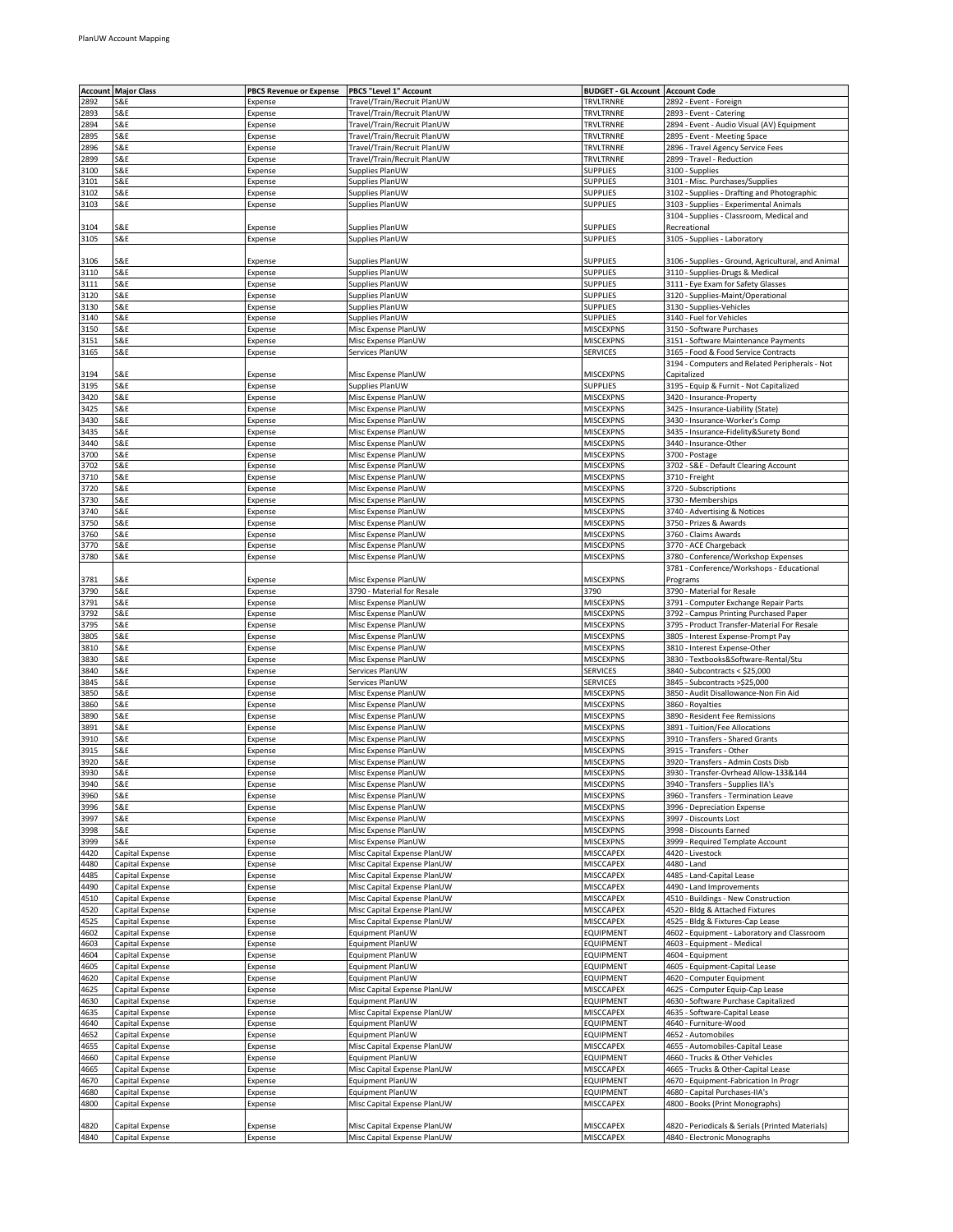| Account | <b>Major Class</b>                 | <b>PBCS Revenue or Expense</b> | PBCS "Level 1" Account         | <b>BUDGET - GL Account Account Code</b><br>MISCCAPEX |                                                     |
|---------|------------------------------------|--------------------------------|--------------------------------|------------------------------------------------------|-----------------------------------------------------|
| 4860    | Capital Expense                    | Expense                        | Misc Capital Expense PlanUW    |                                                      | 4860 - Electronic Periodicals and Serials           |
| 4900    | Capital Expense                    | Expense                        | Misc Capital Expense PlanUW    | MISCCAPEX                                            | 4900 - Microforms                                   |
| 4910    | Capital Expense                    | Expense                        | Misc Capital Expense PlanUW    | <b>MISCCAPEX</b>                                     | 4910 - Audio/Visual Media                           |
| 4930    | Capital Expense                    | Expense                        | Misc Capital Expense PlanUW    | MISCCAPEX                                            | 4930 - Other Library Materials                      |
| 4950    | Capital Expense                    | Expense                        | Misc Capital Expense PlanUW    | <b>MISCCAPEX</b>                                     | 4950 - Freight-In for Library                       |
| 4960    | Capital Expense                    | Expense                        | Misc Capital Expense PlanUW    | MISCCAPEX                                            | 4960 - Binding of Library Materials                 |
| 4985    | Capital Expense                    | Expense                        | Misc Capital Expense PlanUW    | MISCCAPEX                                            | 4985 - Access Fees - Electronic Resources           |
| 5705    | Debt Service                       | Expense                        | Debt Service PlanUW            | DEBTSERV                                             | 5705 - Debt Service - Principal                     |
| 5706    | <b>Debt Service</b>                | Expense                        | Debt Service PlanUW            | DEBTSERV                                             | 5706 - Debt Service - Interest                      |
| 5708    | Aid to Individuals & Organizations | Expense                        | 5708 - Aids to Organizations   | 5708                                                 | 5708 - Aids to Organizations                        |
|         |                                    |                                |                                |                                                      | 5709 - Support - Scholarship/Fellowship (U.S.       |
| 5709    | Aid to Individuals & Organizations | Expense                        | Fellows & Scholars PlanUW      | FELOSCHOL                                            | Persons)                                            |
|         |                                    |                                |                                |                                                      | 5710 - Support-NonEmploy & NonUW Studnt (U.S.       |
| 5710    | Aid to Individuals & Organizations | Expense                        | Fellows & Scholars PlanUW      | FELOSCHOL                                            | Persons)                                            |
|         |                                    |                                |                                |                                                      | 5711 - Scholarship/Fellowship Aid - Excluding Loans |
| 5711    | Aid to Individuals & Organizations | Expense                        | Fellows & Scholars PlanUW      | FELOSCHOL                                            | (U.S. Persons)                                      |
| 5712    | Aid to Individuals & Organizations | Expense                        | Fellows & Scholars PlanUW      | FELOSCHOL                                            | 5712 - Fellows&Scholars-Annual                      |
| 5713    | Aid to Individuals & Organizations | Expense                        | Fellows & Scholars PlanUW      | FELOSCHOL                                            | 5713 - Tuition & Fees (Program 9 Only)              |
|         |                                    |                                |                                |                                                      | 5714 - Scholarships/Fellowships including Support   |
| 5714    | Aid to Individuals & Organizations | Expense                        | Fellows & Scholars PlanUW      | FELOSCHOL                                            | (Nonresident Aliens (NRA))                          |
|         |                                    |                                |                                |                                                      | 5715 - Scholarships/Fellowships including Support   |
|         |                                    |                                |                                |                                                      |                                                     |
| 5715    | Aid to Individuals & Organizations | Expense                        | Fellows & Scholars PlanUW      | FELOSCHOL                                            | (Resident Aliens only)                              |
| 5730    | Aid to Individuals & Organizations | Expense                        | Other Aids PlanUW              | <b>OTHERAIDS</b>                                     | 5730 - Trfs-Fed Audit Disallow-FA                   |
| 5732    | Aid to Individuals & Organizations | Expense                        | Fellows & Scholars PlanUW      | FELOSCHOL                                            | 5732 - Fellows&Scholars-Academic                    |
| 5742    | Aid to Individuals & Organizations | Expense                        | Fellows & Scholars PlanUW      | FELOSCHOL                                            | 5742 - Fellows&Scholars-Summer Sessn                |
| 5750    | Aid to Individuals & Organizations | Expense                        | 5750 - Student Loans           | 5750                                                 | 5750 - Student Loans                                |
| 5751    | Aid to Individuals & Organizations | Expense                        | Other Aids PlanUW              | OTHERAIDS                                            | 5751 - Prior Year Loans                             |
| 5800    | Special Purpose                    | Expense                        | Special Purpose PlanUW         | SPECLPURP                                            | 5800 - Transfer-Interfund-NonFederal                |
| 5805    | Special Purpose                    | Expense                        | Special Purpose PlanUW         | SPECLPURP                                            | 5805 - Transfer Out-DOA Bldg Trust Fd               |
| 5806    | Special Purpose                    | Expense                        | Special Purpose PlanUW         | SPECLPURP                                            | 5806 - Transfer Out - Gift/Grant Constr             |
| 5810    | <b>Special Purpose</b>             | Expense                        | Special Purpose PlanUW         | SPECLPURP                                            | 5810 - Transfer PR Lapse - UWSA use only            |
| 5815    | <b>Special Purpose</b>             | Expense                        | Special Purpose PlanUW         | SPECLPURP                                            | 5815 - Transfer-Interfund-Federal                   |
| 9050    | Sales Credits                      | Expense                        | Sales Credits PlanUW           | SALESCRED                                            | 9050 - Sales Credits-Internal                       |
| 9051    | Sales Credits                      | Expense                        | Sales Credits PlanUW           | SALESCRED                                            | 9051 - Sales Credits-External                       |
| 9060    | Sales Credits                      | Expense                        | Sales Credits PlanUW           | SALESCRED                                            | 9060 - Sales Credits-Electricity Sold               |
| 9061    | Sales Credits                      | Expense                        | Sales Credits PlanUW           | SALESCRED                                            | 9061 - Sales Credits-Internal Heat                  |
| 9062    | Sales Credits                      | Expense                        | Sales Credits PlanUW           | SALESCRED                                            | 9062 - Sales Credits-Heat Sold                      |
| 9100    | Revenue                            | Revenue                        | Other - Summer PlanUW          | OT_SUMMER                                            | 9100 - Summer-Tuition & Fee Clearing                |
| 9101    |                                    |                                | Undergrad Tuition-Sum PlanUW   |                                                      | 9101 - Summer-Resident-Undergrad                    |
|         | Revenue                            | Revenue                        |                                | UGTUIT_SU                                            |                                                     |
| 9102    | Revenue                            | Revenue                        | Special Course Fees PlanUW     | SPCRSFEES                                            | 9102 - Summer-Special Course Fees                   |
| 9103    | Revenue                            | Revenue                        | Grad Tuition - Summer PlanUW   | GRDTUI_SU                                            | 9103 - Summer-Resident-Grad                         |
| 9104    | Revenue                            | Revenue                        | 9104 - Summer-Business Masters | 9104                                                 | 9104 - Summer-Business Masters                      |
| 9105    | Revenue                            | Revenue                        | Undergrad Tuition-Sum PlanUW   | UGTUIT_SU                                            | 9105 - Summer-NonResident-Undergrad                 |
| 9106    | Revenue                            | Revenue                        | Other - Summer PlanUW          | OT_SUMMER                                            | 9106 - Summer-Resident-Law School                   |
| 9107    | Revenue                            | Revenue                        | Grad Tuition - Summer PlanUW   | GRDTUI_SU                                            | 9107 - Summer-NonResident-Graduate                  |
| 9108    | Revenue                            | Revenue                        | Other - Summer PlanUW          | OT_SUMMER                                            | 9108 - Summer Clearing Refunds                      |
| 9109    | Revenue                            | Revenue                        | Other - Summer PlanUW          | OT_SUMMER                                            | 9109 - Summer-Late Payment                          |
| 9110    | Revenue                            | Revenue                        | Other - Semester 1 PlanUW      | OT_SEM_1                                             | 9110 - Sem 1 Clearing                               |
| 9111    | Revenue                            | Revenue                        | Undergrad Tuition-Sem 1 PlanUW | UGTUIT_S1                                            | 9111 - Sem 1-Resident-Undergrad                     |
| 9112    | Revenue                            | Revenue                        | Special Course Fees PlanUW     | SPCRSFEES                                            | 9112 - Sem 1-Special Course Fees                    |
| 9113    | Revenue                            | Revenue                        | Grad Tuition-Semester 1 PlanUW | GRDTUI_S1                                            | 9113 - Sem 1-Resident-Graduate                      |
| 9114    | Revenue                            | Revenue                        | 9114 - Sem 1-Business Masters  | 9114                                                 | 9114 - Sem 1-Business Masters                       |
| 9115    | Revenue                            | Revenue                        | Undergrad Tuition-Sem 1 PlanUW | UGTUIT S1                                            | 9115 - Sem 1-NonResident-Undergrad                  |
| 9116    | Revenue                            | Revenue                        | Other - Semester 1 PlanUW      | OT_SEM_1                                             | 9116 - Sem 1-Resident-Law School                    |
| 9117    | Revenue                            | Revenue                        | Grad Tuition-Semester 1 PlanUW | GRDTUI_S1                                            | 9117 - Sem 1-NonResident-Graduate                   |
| 9118    | Revenue                            | Revenue                        | Other - Semester 1 PlanUW      | OT_SEM_1                                             | 9118 - Sem 1 Clearing Refunds                       |
| 9119    | Revenue                            | Revenue                        | Other - Semester 1 PlanUW      | OT_SEM_1                                             | 9119 - Sem 1-Late Payment                           |
| 9120    |                                    | Revenue                        | Other - Semester 2 PlanUW      | OT SEM 2                                             | 9120 - Sem 2 Clearing                               |
| 9121    | Revenue<br>Revenue                 | Revenue                        | Undergrad Tuition-Sem 2 PlanUW | UGTUIT S2                                            | 9121 - Sem 2-Resident-Undergrad                     |
| 9122    | Revenue                            | Revenue                        | Special Course Fees PlanUW     | <b>SPCRSFEES</b>                                     |                                                     |
|         |                                    |                                |                                |                                                      | 9122 - Sem 2-Special Course Fees                    |
| 9123    | Revenue                            | Revenue                        | Grad Tuition-Semester 2 PlanUW | GRDTUI_S2                                            | 9123 - Sem 2-Resident-Graduate                      |
| 9124    | Revenue                            | Revenue                        | 9124 - Sem 2-Business Masters  | 9124                                                 | 9124 - Sem 2-Business Masters                       |
| 9125    | Revenue                            | Revenue                        | Undergrad Tuition-Sem 2 PlanUW | UGTUIT S2                                            | 9125 - Sem 2-NonResident-Undergrad                  |
| 9126    | Revenue                            | Revenue                        | Other - Semester 2 PlanUW      | OT_SEM_2                                             | 9126 - Sem 2-Resident-Law School                    |
| 9127    | Revenue                            | Revenue                        | Grad Tuition-Semester 2 PlanUW | GRDTUI_S2                                            | 9127 - Sem 2-NonResident-Graduate                   |
| 9128    | Revenue                            | Revenue                        | Other - Semester 2 PlanUW      | OT_SEM_2                                             | 9128 - Sem 2 Clearing Refunds                       |
| 9129    | Revenue                            | Revenue                        | Other - Semester 2 PlanUW      | OT_SEM_2                                             | 9129 - Sem 2-Late Payment                           |
| 9130    | Revenue                            | Revenue                        | Misc Fee PlanUW                | MISC_FEE                                             | 9130 - Fees Clearing Account                        |
| 9132    | Revenue                            | Revenue                        | Application Fees PlanUW        | APPLNFEES                                            | 9132 - Application Fees-Pharmacy                    |
| 9135    | Revenue                            | Revenue                        | Application Fees PlanUW        | APPLNFEES                                            | 9135 - Application Fees-Undergrad                   |
| 9136    | Revenue                            | Revenue                        | Application Fees PlanUW        | APPLNFEES                                            | 9136 - Application Fees-Grad School                 |
| 9137    | Revenue                            | Revenue                        | Application Fees PlanUW        | APPLNFEES                                            | 9137 - Application Fees-Law School                  |
| 9138    | Revenue                            | Revenue                        | Application Fees PlanUW        | APPLNFEES                                            | 9138 - Application Fees-Med School                  |
| 9139    | Revenue                            | Revenue                        | Application Fees PlanUW        | APPLNFEES                                            | 9139 - Application Fees-Vet Medicine                |
| 9141    | Revenue                            | Revenue                        | Intersession Tuition PlanUW    | INTERSTUI                                            | 9141 - Intersession-Resident UG                     |
| 9143    | Revenue                            | Revenue                        | Intersession Tuition PlanUW    | INTERSTUI                                            | 9143 - Intersession-Resident Grad                   |
| 9144    | Revenue                            | Revenue                        | Intersession Tuition PlanUW    | INTERSTUI                                            | 9144 - Intersession-Business Masters                |
| 9145    | Revenue                            | Revenue                        | Intersession Tuition PlanUW    | INTERSTUI                                            | 9145 - Intersession-NonResident UG                  |
| 9147    | Revenue                            | Revenue                        | Intersession Tuition PlanUW    | INTERSTUI                                            | 9147 - Intersession--NonResident Grad               |
| 9148    | Revenue                            | Revenue                        | Undergrad Tuition-Sem 1 PlanUW | UGTUIT_S1                                            | 9148 - Sem 1 International Undergrad                |
|         |                                    |                                |                                |                                                      |                                                     |
| 9149    | Revenue                            | Revenue                        | Undergrad Tuition-Sem 2 PlanUW | UGTUIT_S2                                            | 9149 - Sem 2 International Undergrad                |
| 9150    | Revenue                            | Revenue                        | Misc Fee PlanUW                | MISC_FEE                                             | 9150 - Fees Administrative-Misc                     |
| 9151    | Revenue                            | Revenue                        | Special Course Fees PlanUW     | SPCRSFEES                                            | 9151 - Special Course Fees                          |
| 9152    | Revenue                            | Revenue                        | Misc Tuition Revenue PlanUW    | <b>OTMISCTUI</b>                                     | 9152 - Agric Short Course-Resident                  |
| 9153    | Revenue                            | Revenue                        | Misc Tuition Revenue PlanUW    | <b>OTMISCTUI</b>                                     | 9153 - Agric Short Course-NonResident               |
| 9155    | Revenue                            | Revenue                        | Special Course Fees PlanUW     | SPCRSFEES                                            | 9155 - Distance Education                           |
| 9156    | Revenue                            | Revenue                        | Misc Tuition Revenue PlanUW    | <b>OTMISCTUI</b>                                     | 9156 - UG Improvement NonRes SS                     |
| 9157    | Revenue                            | Revenue                        | Misc Tuition Revenue PlanUW    | otmisctui                                            | 9157 - UG Improvement NonRes S1                     |
| 9158    | Revenue                            | Revenue                        | Misc Tuition Revenue PlanUW    | <b>OTMISCTUI</b>                                     | 9158 - UG Improvement NonRes S2                     |
| 9159    | Revenue                            | Revenue                        | Continuing Ed Fees PlanUW      | CONTEDFEE                                            | 9159 - Cont Ed-Independent Study                    |
| 9160    | Revenue                            | Revenue                        | Continuing Ed Fees PlanUW      | CONTEDFEE                                            | 9160 - Cont Ed-Informal Instruction                 |
| 9161    | Revenue                            | Revenue                        | Misc Fee PlanUW                | MISC_FEE                                             | 9161 - Independent Study Fees                       |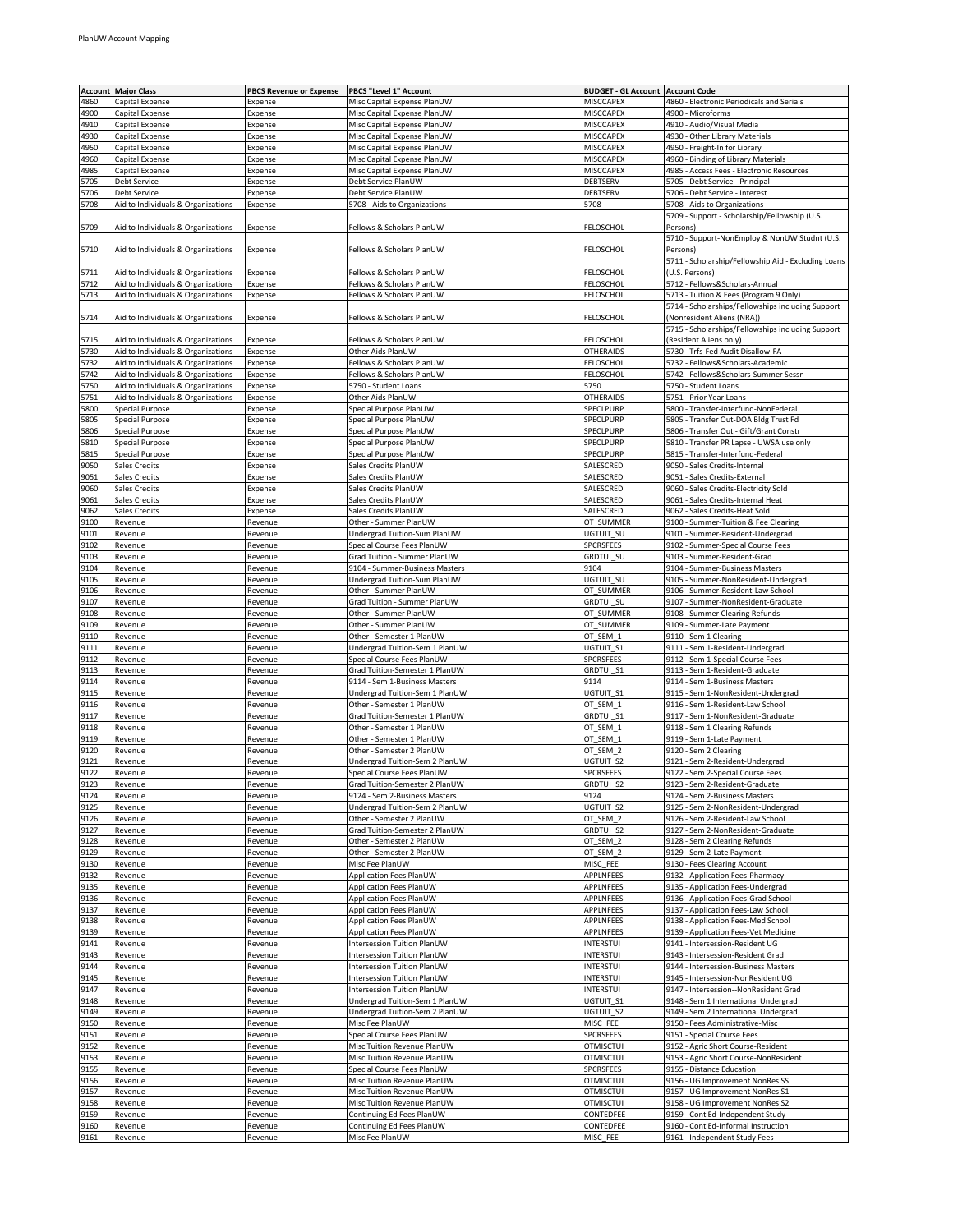|      | <b>Account Major Class</b> | <b>PBCS Revenue or Expense</b> | PBCS "Level 1" Account                                     | <b>BUDGET - GL Account   Account Code</b> |                                              |
|------|----------------------------|--------------------------------|------------------------------------------------------------|-------------------------------------------|----------------------------------------------|
| 9162 | Revenue                    | Revenue                        | EXT Credit Fees PlanUW                                     | EXTCRDFEE                                 | 9162 - Credit Classes-Resident UG            |
| 9163 | Revenue                    | Revenue                        | EXT Credit Fees PlanUW                                     | EXTCRDFEE                                 | 9163 - Credit Classes-Resident Grad          |
| 9165 | Revenue                    | Revenue                        | EXT Credit Fees PlanUW                                     | <b>EXTCRDFEE</b>                          | 9165 - Credit Classes-NonResident UG         |
| 9167 | Revenue                    | Revenue                        | EXT Credit Fees PlanUW                                     | EXTCRDFEE                                 | 9167 - Credit Classes-NonRes Grad            |
| 9168 | Revenue                    | Revenue                        | Misc Fee PlanUW                                            | MISC_FEE                                  | 9168 - Library Acquisition NonRes UGSS       |
| 9169 | Revenue                    | Revenue                        | Misc Fee PlanUW                                            | MISC_FEE                                  | 9169 - Library Acquisition NonRes UGS1       |
| 9170 | Revenue                    | Revenue                        | Misc Fee PlanUW                                            | MISC_FEE                                  | 9170 - Library Acquisition NonRes UGS2       |
| 9171 | Revenue                    | Revenue                        | Misc Fee PlanUW                                            | MISC_FEE                                  | 9171 - Short Course Late Payment             |
| 9172 | Revenue                    | Revenue                        | EXT Credit Fees PlanUW                                     | <b>EXTCRDFEE</b>                          | 9172 - Credit Classes-Ext Degree Prog        |
| 9173 | Revenue                    | Revenue                        | 9173 - Flex Option Tuition                                 | 9173                                      | 9173 - Flex Option Tuition                   |
| 9175 | Revenue                    | Revenue                        | 9175 - Prior Year Academic Fees                            | 9175                                      | 9175 - Prior Year Academic Fees              |
| 9178 | Revenue                    | Revenue                        | Misc Fee PlanUW                                            | MISC_FEE                                  | 9178 - Prior Year Fees-Extension Prog        |
| 9179 | Revenue                    | Revenue                        | Special Course Fees PlanUW                                 | SPCRSFEES                                 | 9179 - Prior Year Special Course Fees        |
| 9180 | Revenue                    | Revenue                        | Misc Fee PlanUW                                            | MISC_FEE                                  | 9180 - Forfeiture Fees-Doctoral? Dis         |
| 9181 | Revenue                    | Revenue                        | Misc Fee PlanUW                                            | MISC_FEE                                  | 9181 - Forfeited Admission Deposits          |
| 9182 | Revenue                    | Revenue                        | Misc Fee PlanUW                                            | MISC_FEE                                  | 9182 - Miscellaneous Fees                    |
| 9183 | Revenue                    | Revenue                        |                                                            | TUIT LAW                                  | 9183 - Summer-NonRes-Law School              |
| 9184 | Revenue                    | Revenue                        | Tuition - Law School PlanUW<br>Tuition - Law School PlanUW | TUIT LAW                                  | 9184 - Sem 1-NonRes-Law School               |
|      |                            |                                |                                                            |                                           |                                              |
| 9185 | Revenue                    | Revenue                        | Tuition - Law School PlanUW                                | TUIT_LAW                                  | 9185 - Sem 2-NonRes-Law School               |
| 9186 | Revenue                    | Revenue                        | Misc Fee PlanUW                                            | MISC_FEE                                  | 9186 - Tuition A/R                           |
| 9187 | Revenue                    | Revenue                        | Misc Fee PlanUW                                            | MISC_FEE                                  | 9187 - SIS Revenue Offset - AR               |
| 9189 | Revenue                    | Revenue                        | Misc Fee PlanUW                                            | MISC_FEE                                  | 9189 - Fees-100% Campus Retention            |
| 9190 | Revenue                    | Revenue                        | Misc Fee PlanUW                                            | MISC_FEE                                  | 9190 - 165 Credit Surcharge                  |
| 9191 | Revenue                    | Revenue                        | Differential Tuition PlanUW                                | DIFFTUITN                                 | 9191 - Differential Tuition - Summer Session |
| 9192 | Revenue                    | Revenue                        | Differential Tuition PlanUW                                | DIFFTUITN                                 | 9192 - Differential Tuition - Fall Term      |
| 9193 | Revenue                    | Revenue                        | Differential Tuition PlanUW                                | DIFFTUITN                                 | 9193 - Differential Tuition - Spring Term    |
|      |                            |                                |                                                            |                                           | 9194 - Midwest Higher Education Exchange     |
| 9194 | Revenue                    | Revenue                        | 9194 - Midwest Higher Education Exchange Program Revenue   | 9194                                      | Program Revenue                              |
| 9195 | Revenue                    | Revenue                        | Differential Tuition PlanUW                                | DIFFTUITN                                 | 9195 - Differential Tuition - Intersession   |
| 9196 | Revenue                    | Revenue                        | Misc Fee PlanUW                                            | MISC_FEE                                  | 9196 - Advance Fees                          |
| 9198 | Revenue                    | Revenue                        | Misc Fee PlanUW                                            | MISC FEE                                  | 9198 - Daily Deposit - Revenue               |
| 9199 | Revenue                    | Revenue                        | 9199 - Minnesota Reciprocity                               | 9199                                      | 9199 - Minnesota Reciprocity                 |
| 9200 | Revenue                    | Revenue                        | Misc. Revenue PlanUW                                       | MISCREVNU                                 | 9200 - Misc Revenue & Deposits               |
| 9201 | Revenue                    | Revenue                        | Misc. Revenue PlanUW                                       | MISCREVNU                                 | 9201 - Sales Tax Refund Revenue              |
| 9204 | Revenue                    | Revenue                        | Misc. Revenue PlanUW                                       | MISCREVNU                                 | 9204 - Unredeemed Bad Checks                 |
| 9209 | Revenue                    | Revenue                        | Misc. Revenue PlanUW                                       | MISCREVNU                                 | 9209 - Refunds-Prior Year Expenditure        |
| 9210 | Revenue                    | Revenue                        | Misc. Revenue PlanUW                                       | MISCREVNU                                 | 9210 - Rebates - Pro Card and Other Ven      |
| 9220 | Revenue                    | Revenue                        | Misc. Revenue PlanUW                                       | MISCREVNU                                 | 9220 - County Sales Tax Collections          |
| 9221 | Revenue                    | Revenue                        | Misc. Revenue PlanUW                                       | MISCREVNU                                 | 9221 - County Sales Tax Trf to DOR           |
| 9222 | Revenue                    | Revenue                        | Misc. Revenue PlanUW                                       | MISCREVNU                                 | 9222 - City Sales Tax Collections            |
| 9223 | Revenue                    | Revenue                        | Misc. Revenue PlanUW                                       | MISCREVNU                                 | 9223 - City Sales Tax Trf to DOR             |
| 9224 | Revenue                    | Revenue                        | Misc. Revenue PlanUW                                       | MISCREVNU                                 | 9224 - State Sales Tax Collections           |
| 9225 | Revenue                    | Revenue                        | Misc. Revenue PlanUW                                       | MISCREVNU                                 | 9225 - State Sales Tax Trf to DOR            |
| 9230 |                            |                                |                                                            | 9230                                      |                                              |
| 9240 | Revenue                    | Revenue                        | 9230 - Federal Aid                                         | 9240                                      | 9230 - Federal Aid                           |
|      | Revenue                    | Revenue                        | 9240 - State Appropriations                                |                                           | 9240 - State Appropriations                  |
| 9245 | Revenue                    | Revenue                        | 9245 - State Grants and Contracts                          | 9245                                      | 9245 - State Grants and Contracts            |
| 9250 | Revenue                    | Revenue                        | Misc. Revenue PlanUW                                       | MISCREVNU                                 | 9250 - Revenue Default Account               |
| 9260 | Revenue                    | Revenue                        | Misc. Revenue PlanUW                                       | MISCREVNU                                 | 9260 - Penalty-Late Registration             |
| 9261 | Revenue                    | Revenue                        | Misc. Revenue PlanUW                                       | MISCREVNU                                 | 9261 - Penalty-Late Payment                  |
| 9262 | Revenue                    | Revenue                        | Misc. Revenue PlanUW                                       | MISCREVNU                                 | 9262 - Penalty-Withdrawal from School        |
| 9264 | Revenue                    | Revenue                        | Misc. Revenue PlanUW                                       | MISCREVNU                                 | 9264 - Delinquent Loan Late Charge           |
| 9265 | Revenue                    | Revenue                        | Misc. Revenue PlanUW                                       | MISCREVNU                                 | 9265 - Repayments on Student Loans           |
| 9266 | Revenue                    | Revenue                        | Misc. Revenue PlanUW                                       | MISCREVNU                                 | 9266 - Loan Repayment-Principal              |
| 9268 | Revenue                    | Revenue                        | Misc. Revenue PlanUW                                       | MISCREVNU                                 | 9268 - Perkins/NDSL/Nurs Coll Penalty        |
| 9269 | Revenue                    | Revenue                        | Misc. Revenue PlanUW                                       | MISCREVNU                                 | 9269 - Interest on Deferred Tuition          |
| 9271 | Revenue                    | Revenue                        | Misc. Revenue PlanUW                                       | MISCREVNU                                 | 9271 - NDSL Post 6/72 Cancellation           |
| 9275 | Revenue                    | Revenue                        | Misc. Revenue PlanUW                                       | MISCREVNU                                 | 9275 - Advance Admission Receipts            |
| 9280 | Revenue                    | Revenue                        | Segregated Fees Other PlanUW                               | SEGFEEOTH                                 | 9280 - Student Health Fees                   |
| 9281 | Revenue                    | Revenue                        | Student Svc & Act Fees PlanUW                              | <b>STDSVCACT</b>                          | 9281 - Student Services Fees                 |
| 9282 | Revenue                    | Revenue                        | Student Svc & Act Fees PlanUW                              | <b>STDSVCACT</b>                          | 9282 - Student Activity Fees                 |
| 9283 | Revenue                    | Revenue                        | Student Union Fees PlanUW                                  | SUNIONFEE                                 | 9283 - S1 Student Union Fees                 |
| 9284 | Revenue                    | Revenue                        | Student Union Fees PlanUW                                  | SUNIONFEE                                 | 9284 - S2 Student Union Fees                 |
| 9285 | Revenue                    | Revenue                        | Student Union Fees PlanUW                                  | SUNIONFEE                                 | 9285 - Summer Student Union Fees             |
| 9286 | Revenue                    | Revenue                        | Student Union Fees PlanUW                                  | SUNIONFEE                                 | 9286 - Student Union Fees Prior              |
| 9291 | Revenue                    | Revenue                        | Segregated Fees Other PlanUW                               | SEGFEEOTH                                 | 9291 - Seg Fee Distribution                  |
| 9292 | Revenue                    | Revenue                        | 9292 - Sem 1 - Seg Fees                                    | 9292                                      | 9292 - Sem 1 - Seg Fees                      |
| 9294 | Revenue                    | Revenue                        | 9294 - Sem 2 - Seg Fees                                    | 9294                                      | 9294 - Sem 2 - Seg Fees                      |
| 9297 | Revenue                    | Revenue                        | 9297 - Summer - Seg Fees                                   | 9297                                      | 9297 - Summer - Seg Fees                     |
| 9298 | Revenue                    | Revenue                        | 9298 - Seg Fees Prior Year                                 | 9298                                      | 9298 - Seg Fees Prior Year                   |
| 9300 | Revenue                    | Revenue                        | Misc. Revenue PlanUW                                       | MISCREVNU                                 | 9300 - Services                              |
| 9301 | Revenue                    | Revenue                        | Misc. Revenue PlanUW                                       | MISCREVNU                                 | 9301 - Services-Other State Agencies         |
| 9302 | Revenue                    | Revenue                        | Misc. Revenue PlanUW                                       | MISCREVNU                                 | 9302 - Services - Fleet Cars                 |
| 9303 | Revenue                    | Revenue                        | Misc. Revenue PlanUW                                       | MISCREVNU                                 | 9303 - Rental Income-Other                   |
| 9304 | Revenue                    | Revenue                        | Misc. Revenue PlanUW                                       | MISCREVNU                                 | 9304 - Meeting Room Rental                   |
| 9305 | Revenue                    | Revenue                        | Misc. Revenue PlanUW                                       | MISCREVNU                                 | 9305 - Services-Local Units of Govt          |
| 9308 | Revenue                    | Revenue                        | Misc. Revenue PlanUW                                       | MISCREVNU                                 | 9308 - Lease/Rent Building Corp              |
| 9309 |                            | Revenue                        |                                                            | MISCREVNU                                 | 9309 - Refrigerator Rentals                  |
|      | Revenue                    |                                | Misc. Revenue PlanUW                                       |                                           |                                              |
| 9310 | Revenue                    | Revenue                        | Misc. Revenue PlanUW                                       | MISCREVNU                                 | 9310 - Services Athletic Admin               |
| 9312 | Revenue                    | Revenue                        | Misc. Revenue PlanUW                                       | MISCREVNU                                 | 9312 - Write-off A/R Balances                |
| 9314 | Revenue                    | Revenue                        | Misc. Revenue PlanUW                                       | MISCREVNU                                 | 9314 - Refund-Payment A/R Balances           |
| 9315 | Revenue                    | Revenue                        | Misc. Revenue PlanUW                                       | MISCREVNU                                 | 9315 - Cash Over/Under                       |
| 9318 | Revenue                    | Revenue                        | Misc. Revenue PlanUW                                       | MISCREVNU                                 | 9318 - NSF Check Charge                      |
| 9320 | Revenue                    | Revenue                        | Misc. Revenue PlanUW                                       | MISCREVNU                                 | 9320 - Driver Improvement Surcharge          |
| 9321 | Revenue                    | Revenue                        | Misc. Revenue PlanUW                                       | MISCREVNU                                 | 9321 - Conference, Institute, Workshop       |
| 9322 | Revenue                    | Revenue                        | Misc. Revenue PlanUW                                       | MISCREVNU                                 | 9322 - Field Trip Fees                       |
| 9323 | Revenue                    | Revenue                        | Misc. Revenue PlanUW                                       | MISCREVNU                                 | 9323 - Study Abroad Fees                     |
| 9341 | Revenue                    | Revenue                        | Misc. Revenue PlanUW                                       | MISCREVNU                                 | 9341 - Athletic Events                       |
| 9342 | Revenue                    | Revenue                        | Misc. Revenue PlanUW                                       | MISCREVNU                                 | 9342 - User Fees Miscellaneous               |
| 9345 | Revenue                    | Revenue                        | Misc. Revenue PlanUW                                       | MISCREVNU                                 | 9345 - Advance Room Deposit                  |
| 9346 | Revenue                    | Revenue                        | Misc. Revenue PlanUW                                       | MISCREVNU                                 | 9346 - State Owned Housing Fee-Empl          |
| 9347 | Revenue                    | Revenue                        | Misc. Revenue PlanUW                                       | MISCREVNU                                 | 9347 - State Owned Housing Fee-NonEmp        |
| 9348 | Revenue                    | Revenue                        | Misc. Revenue PlanUW                                       | MISCREVNU                                 | 9348 - Camps & Clinic Fees - Summer          |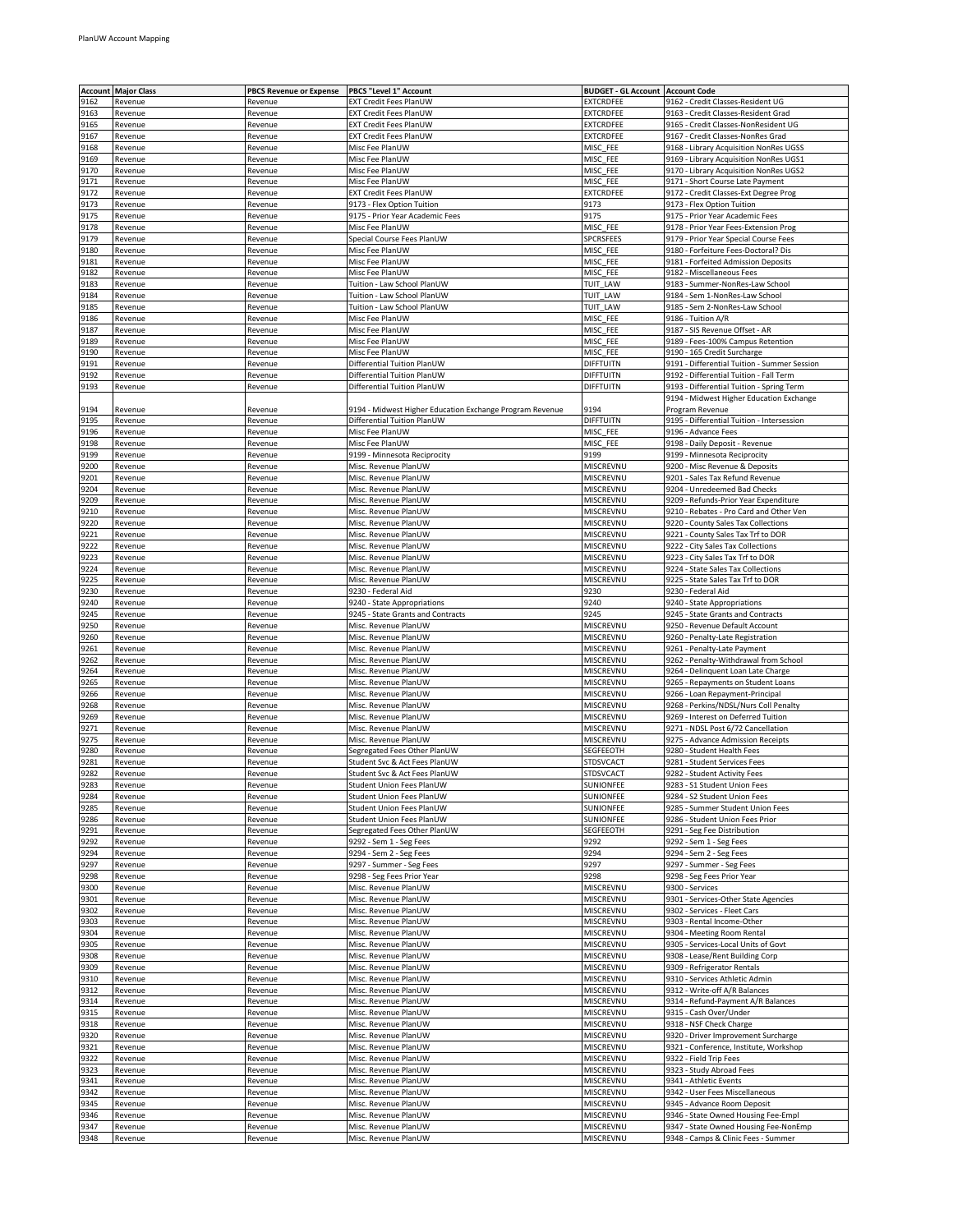|              | <b>Account Major Class</b> | <b>PBCS Revenue or Expense</b> | PBCS "Level 1" Account                                         | <b>BUDGET - GL Account   Account Code</b> |                                                                           |
|--------------|----------------------------|--------------------------------|----------------------------------------------------------------|-------------------------------------------|---------------------------------------------------------------------------|
| 9349         | Revenue                    | Revenue                        | Misc. Revenue PlanUW                                           | MISCREVNU                                 | 9349 - Camps & Clinic Fees - Academic                                     |
| 9357         | Revenue                    | Revenue                        | Other - Housing PlanUW                                         | OT_HOUSNG                                 | 9357 - Residence Housing                                                  |
| 9358         | Revenue                    | Revenue                        | Misc. Revenue PlanUW                                           | MISCREVNU                                 | 9358 - Miscellaneous A/R Student Billing                                  |
| 9359         | Revenue                    | Revenue                        | Other - Housing PlanUW                                         | OT_HOUSNG                                 | 9359 - Housing A/R                                                        |
| 9360         | Revenue                    | Revenue                        | 9360 - Dorm Rent Sem 1                                         | 9360                                      | 9360 - Dorm Rent Sem 1                                                    |
| 9361<br>9362 | Revenue<br>Revenue         | Revenue<br>Revenue             | 9361 - Dorm Rent Sem 2<br>9362 - Dorm Rent Summer              | 9361<br>9362                              | 9361 - Dorm Rent Sem 2<br>9362 - Dorm Rent Summer                         |
| 9363         | Revenue                    | Revenue                        | Other - Housing PlanUW                                         | OT_HOUSNG                                 | 9363 - Dorm Rent Winterim                                                 |
| 9364         | Revenue                    | Revenue                        | Other - Housing PlanUW                                         | OT_HOUSNG                                 | 9364 - Misc Guest Rental                                                  |
| 9365         | Revenue                    | Revenue                        | Misc. Revenue PlanUW                                           | MISCREVNU                                 | 9365 - Vending Machine Commissions                                        |
| 9366         | Revenue                    | Revenue                        | Misc. Revenue PlanUW                                           | MISCREVNU                                 | 9366 - Laundry Receipts/Commissions                                       |
| 9367         | Revenue                    | Revenue                        | Other - Housing PlanUW                                         | OT_HOUSNG                                 | 9367 - Dorm Dep Prior Year                                                |
| 9368         | Revenue                    | Revenue                        | Misc. Revenue PlanUW                                           | MISCREVNU                                 | 9368 - Library Fines                                                      |
| 9370         | Revenue                    | Revenue                        | Parking Revenue PlanUW                                         | PARKG_REV                                 | 9370 - Parking Services #1                                                |
| 9371         | Revenue                    | Revenue                        | Parking Revenue PlanUW                                         | PARKG_REV                                 | 9371 - Parking Fines                                                      |
| 9372         | Revenue                    | Revenue                        | Parking Revenue PlanUW                                         | PARKG_REV                                 | 9372 - Parking Reserved Stall                                             |
| 9373         | Revenue                    | Revenue                        | Parking Revenue PlanUW                                         | PARKG REV                                 | 9373 - Parking Permits                                                    |
| 9374         | Revenue                    | Revenue                        | Parking Revenue PlanUW                                         | PARKG REV                                 | 9374 - Parking Meters                                                     |
| 9375         | Revenue                    | Revenue                        | Parking Revenue PlanUW                                         | PARKG_REV                                 | 9375 - Parking Services #2                                                |
| 9376<br>9377 | Revenue                    | Revenue                        | Parking Revenue PlanUW<br>Parking Revenue PlanUW               | PARKG_REV<br>PARKG_REV                    | 9376 - Parking Services #3<br>9377 - Parking Services #4                  |
| 9378         | Revenue<br>Revenue         | Revenue<br>Revenue             | Parking Revenue PlanUW                                         | PARKG REV                                 | 9378 - Parking Services #5                                                |
| 9399         | Revenue                    | Revenue                        | Misc. Revenue PlanUW                                           | MISCREVNU                                 | 9399 - Reimburse for Empl Flt Car Use                                     |
| 9400         | Revenue                    | Revenue                        | Misc. Revenue PlanUW                                           | MISCREVNU                                 | 9400 - Sales of Materials                                                 |
| 9405         | Revenue                    | Revenue                        | Misc. Revenue PlanUW                                           | MISCREVNU                                 | 9405 - Tax Exempt Sales                                                   |
| 9410         | Revenue                    | Revenue                        | Textbook Sales & Rental PlanUW                                 | TBKSLRENT                                 | 9410 - Textbook/Software Rent UG                                          |
| 9411         | Revenue                    | Revenue                        | Textbook Sales & Rental PlanUW                                 | <b>TBKSLRENT</b>                          | 9411 - Textbook/Software Rent Grad                                        |
| 9415         | Revenue                    | Revenue                        | Textbook Sales & Rental PlanUW                                 | <b>TBKSLRENT</b>                          | 9415 - Textbook Sales                                                     |
| 9416         | Revenue                    | Revenue                        | Textbook Sales & Rental PlanUW                                 | TBKSLRENT                                 | 9416 - Textbook/Software Rent UG Sem1                                     |
| 9417         | Revenue                    | Revenue                        | Textbook Sales & Rental PlanUW                                 | TBKSLRENT                                 | 9417 - Textbook/Software Rent UG Sem2                                     |
| 9418         | Revenue                    | Revenue                        | Textbook Sales & Rental PlanUW                                 | TBKSLRENT                                 | 9418 - Textbook/Software Rent UG Summer                                   |
| 9419         | Revenue                    | Revenue                        | Textbook Sales & Rental PlanUW                                 | <b>TBKSLRENT</b>                          | 9419 - Textbook/Software Rent UG PY                                       |
| 9420         | Revenue                    | Revenue                        | Textbook Sales & Rental PlanUW                                 | TBKSLRENT                                 | 9420 - Textbook/Software Rent Grad Sem1                                   |
| 9421         | Revenue                    | Revenue                        | Textbook Sales & Rental PlanUW                                 | <b>TBKSLRENT</b>                          | 9421 - Textbook/Software Rent Grad Sem2                                   |
| 9422         | Revenue                    | Revenue                        | Textbook Sales & Rental PlanUW                                 | TBKSLRENT                                 | 9422 - Textbook/Software Rent Grad Summer                                 |
| 9423         | Revenue                    | Revenue                        | Textbook Sales & Rental PlanUW                                 | TBKSLRENT                                 | 9423 - Textbook/Software Rent Grad PY                                     |
| 9450         | Revenue                    | Revenue                        | Misc. Revenue PlanUW                                           | MISCREVNL                                 | 9450 - Sales Copy Service                                                 |
| 9451         | Revenue                    | Revenue                        | Misc. Revenue PlanUW                                           | MISCREVNU                                 | 9451 - Graphic Printing Sales                                             |
| 9452<br>9460 | Revenue                    | Revenue<br>Revenue             | Misc. Revenue PlanUW<br>Misc. Revenue PlanUW                   | MISCREVNU<br>MISCREVNU                    | 9452 - Sales WSA Mimeo<br>9460 - Publication Sales                        |
| 9461         | Revenue<br>Revenue         | Revenue                        | Misc. Revenue PlanUW                                           | MISCREVNU                                 | 9461 - Sales - Farm Operations                                            |
| 9464         | Revenue                    | Revenue                        | Misc. Revenue PlanUW                                           | MISCREVNU                                 | 9464 - Various Sales #1                                                   |
| 9465         | Revenue                    | Revenue                        | Misc. Revenue PlanUW                                           | MISCREVNU                                 | 9465 - Various Sales #2                                                   |
| 9466         | Revenue                    | Revenue                        | Misc. Revenue PlanUW                                           | MISCREVNL                                 | 9466 - Various Sales #3                                                   |
| 9467         | Revenue                    | Revenue                        | Misc. Revenue PlanUW                                           | MISCREVNU                                 | 9467 - Various Sales #4                                                   |
| 9468         | Revenue                    | Revenue                        | Misc. Revenue PlanUW                                           | MISCREVNL                                 | 9468 - Various Sales #5                                                   |
| 9469         | Revenue                    | Revenue                        | Misc. Revenue PlanUW                                           | MISCREVNU                                 | 9469 - Various Sales #6                                                   |
| 9470         | Revenue                    | Revenue                        | Misc. Revenue PlanUW                                           | MISCREVNU                                 | 9470 - Various Sales #7                                                   |
| 9471         | Revenue                    | Revenue                        | Misc. Revenue PlanUW                                           | MISCREVNU                                 | 9471 - Various Sales #8                                                   |
| 9472         | Revenue                    | Revenue                        | Misc. Revenue PlanUW                                           | MISCREVNL                                 | 9472 - Various Sales #9                                                   |
| 9473         | Revenue                    | Revenue                        | Misc. Revenue PlanUW                                           | MISCREVNU                                 | 9473 - Various Sales #10                                                  |
| 9474         | Revenue                    | Revenue                        | Misc. Revenue PlanUW                                           | MISCREVNU                                 | 9474 - GL Account                                                         |
| 3475         | Revenue                    | Revenue                        | Misc. Revenue PlanUW                                           | MISCREVNL                                 | 9475 - Various Sales #12                                                  |
| 9476         | Revenue                    | Revenue                        | Misc. Revenue PlanUW                                           | MISCREVNU                                 | 9476 - GL Account                                                         |
| 9477         | Revenue                    | Revenue                        | Misc. Revenue PlanUW                                           | MISCREVNU                                 | 9477 - GL Account                                                         |
| 9478<br>9479 | Revenue<br>Revenue         | Revenue<br>Revenue             | Misc. Revenue PlanUW<br>Misc. Revenue PlanUW                   | MISCREVNU<br>MISCREVNU                    | 9478 - Various Sales #15<br>9479 - Various Sales #16                      |
| 9480         | Revenue                    | Revenue                        | Misc. Revenue PlanUW                                           | MISCREVNU                                 | 9480 - Various Sales #17                                                  |
| 9481         | Revenue                    | Revenue                        | Misc. Revenue PlanUW                                           | MISCREVNL                                 | 9481 - Various Sales #18                                                  |
| 9482         | Revenue                    | Revenue                        | Misc. Revenue PlanUW                                           | MISCREVNU                                 | 9482 - Various Sales #19                                                  |
| 9483         | Revenue                    | Revenue                        | Misc. Revenue PlanUW                                           | MISCREVNU                                 | 9483 - Various Sales #20                                                  |
| 3484         | Revenue                    | Revenue                        | 9484 - Food Service Semester 1                                 | 9484                                      | 9484 - Food Service Semester 1                                            |
| 9485         | Revenue                    | Revenue                        | 9485 - Food Service Semester 2                                 | 9485                                      | 9485 - Food Service Semester 2                                            |
| 9486         | Revenue                    | Revenue                        | Food Service Other PlanUW                                      | <b>FOODSVCOT</b>                          | 9486 - Food Service Summer                                                |
| 9487         | Revenue                    | Revenue                        | Food Service Other PlanUW                                      | FOODSVCOT                                 | 9487 - Food Service Prior Year Revenue                                    |
| 9488         | Revenue                    | Revenue                        | Food Service Other PlanUW                                      | FOODSVCOT                                 | 9488 - Food Service - Catering                                            |
| 9489         | Revenue                    | Revenue                        | Food Service Other PlanUW                                      | FOODSVCOT                                 | 9489 - General Accounts                                                   |
| 9500         | Revenue                    | Revenue                        | Gifts/Donations/Grants PlanUW                                  | GIFDONGRN                                 | 9500 - Gifts & Donations                                                  |
| 9501         | Revenue                    | Revenue                        | Gifts/Donations/Grants PlanUW                                  | GIFDONGRN                                 | 9501 - Bequests                                                           |
| 9502         | Revenue                    | Revenue                        | Gifts/Donations/Grants PlanUW                                  | GIFDONGRN                                 | 9502 - Matching Donations                                                 |
| 9503         | Revenue                    | Revenue<br>Revenue             | Gifts/Donations/Grants PlanUW                                  | GIFDONGRN                                 | 9503 - GL Account<br>9504 - Private Grants                                |
| 9504<br>9505 | Revenue<br>Revenue         | Revenue                        | Gifts/Donations/Grants PlanUW<br>Gifts/Donations/Grants PlanUW | GIFDONGRN<br>GIFDONGRN                    | 9505 - UWF - General                                                      |
| 9506         | Revenue                    | Revenue                        | Gifts/Donations/Grants PlanUW                                  | GIFDONGRN                                 | 9506 - UWF - MSDF Med Sch Develop Fund                                    |
| 9507         | Revenue                    | Revenue                        | Gifts/Donations/Grants PlanUW                                  | GIFDONGRN                                 | 9507 - UWF - R&D Research and Development                                 |
| 9508         | Revenue                    | Revenue                        | Gifts/Donations/Grants PlanUW                                  | GIFDONGRN                                 | 9508 - UWMF UW Medical Foundation                                         |
| 9800         | Revenue                    | Revenue                        | Gifts/Donations/Grants PlanUW                                  | GIFDONGRN                                 | 9800 - Earnings-Investment Fund Share                                     |
| 9801         | Revenue                    | Revenue                        | Gifts/Donations/Grants PlanUW                                  | GIFDONGRN                                 | 9801 - Earnings-Principal Cash                                            |
| 9802         | Revenue                    | Revenue                        | Gifts/Donations/Grants PlanUW                                  | GIFDONGRN                                 | 9802 - Earnings-Income Cash                                               |
|              |                            |                                |                                                                |                                           |                                                                           |
| 9805         | Revenue                    | Revenue                        | Gifts/Donations/Grants PlanUW                                  | GIFDONGRN                                 | 9805 - Unrealized Gain/Loss-Intermediate Term                             |
| 9808         | Revenue                    | Revenue                        | Gifts/Donations/Grants PlanUW                                  | GIFDONGRN                                 | 9808 - Earnings-Misc Assets Trust                                         |
| 9815         | Revenue                    | Revenue                        | Gifts/Donations/Grants PlanUW                                  | GIFDONGRN                                 | 9815 - Unrealized Gain/Loss-Long Term                                     |
| 9818         | Revenue                    | Revenue                        | Gifts/Donations/Grants PlanUW                                  | GIFDONGRN                                 | 9818 - Realized Gain/Loss                                                 |
| 9840         | Revenue                    | Revenue                        | Gifts/Donations/Grants PlanUW                                  | GIFDONGRN                                 | 9840 - Consolidated Pool Earn-Princ                                       |
| 9841         | Revenue                    | Revenue                        | Gifts/Donations/Grants PlanUW                                  | GIFDONGRN                                 | 9841 - Consolidated Pool Earn-Income                                      |
| 9842         | Revenue                    | Revenue                        | Gifts/Donations/Grants PlanUW                                  | GIFDONGRN                                 | 9842 - Consolidated Pool Earn-Prin Re                                     |
| 9860         | Revenue                    | Revenue                        | Misc. Revenue PlanUW                                           | MISCREVNU                                 | 9860 - Interest on Student Loans                                          |
| 9865<br>9871 | Revenue<br>Revenue         | Revenue<br>Revenue             | Misc. Revenue PlanUW<br>Misc. Revenue PlanUW                   | MISCREVNU<br>MISCREVNU                    | 9865 - Gift & Donation Loan Repayment<br>9871 - Contributions to SS Trust |
| 9872         | Revenue                    | Revenue                        | Misc. Revenue PlanUW                                           | MISCREVNU                                 | 9872 - Withdrawals from SS Trust                                          |
| 9900         | Revenue                    | Revenue                        | Other Transfers (Revenue) PlanUW                               | TRFER_REV                                 | 9900 - GAAP Interfund Trf-NonFed                                          |
|              |                            |                                |                                                                |                                           |                                                                           |